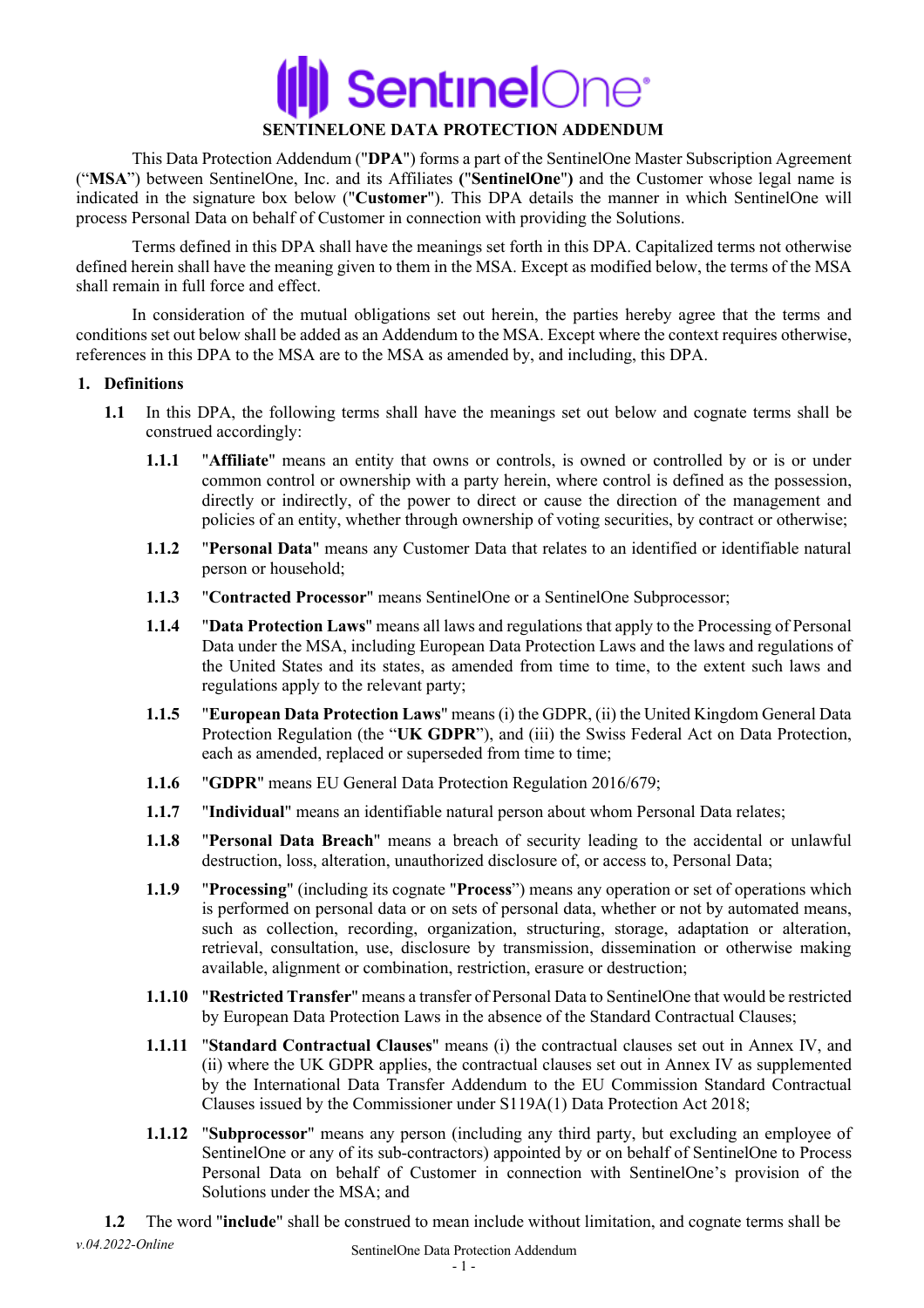construed accordingly.

### **2. Processing of Personal Data**

- **2.1** SentinelOne shall:
	- **2.1.1** comply with the Data Protection Laws to which SentinelOne is subject. SentinelOne is not responsible for complying with Data Protection Laws that are applicable to Customer;
	- **2.1.2** not Process Personal Data other than to provide the Solutions in accordance with the MSA (including as set forth in this DPA and as described in Annex II to this DPA), unless Processing is required by applicable law to which the relevant Contracted Processor is subject (the "**Permitted Purpose**"), in which case SentinelOne shall to the extent permitted by applicable law inform the Customer of that legal requirement before the relevant Processing of that Personal Data; and
	- **2.1.3** not retain, use, disclose or otherwise Process the Personal Data for any purpose other than the Permitted Purpose, and shall not "sell" the Personal Data within the meaning of Data Protection Laws.
- **2.2** Customer hereby:
	- **2.2.1** instructs SentinelOne (and authorizes SentinelOne to instruct each Subprocessor) to:
		- **2.2.1.1** Process Personal Data; and
		- **2.2.1.2** in particular, transfer Personal Data to any country or territory, as reasonably necessary for the provision of the Solutions and consistent with the MSA; and
	- **2.2.2** warrants and represents that it is and will at all relevant times remain duly and effectively authorized to give the instruction set out in Section 2.2.1 on behalf of each relevant Customer Affiliate.
- **2.3** Annex II to this DPA explains the nature of the Personal Data Processed pursuant to this DPA as well as the subject-matter, purposes and duration of the Processing.

#### **3. SentinelOne Personnel**

SentinelOne shall take reasonable steps to ensure the reliability of any employee, agent or contractor of any Contracted Processor who may have access to the Personal Data, ensuring in each case that access is strictly limited to those individuals who need to know/access the relevant Personal Data, as strictly necessary for the purposes of the MSA, and to comply with applicable laws in the context of that individual's duties to the Contracted Processor, ensuring that all such individuals are subject to confidentiality undertakings or professional or statutory obligations of confidentiality.

### **4. Security**

**4.1** Taking into account the state of the art, the costs of implementation and the nature, scope, context and purposes of Processing as well as the risk of varying likelihood and severity for the rights and freedoms of natural persons, SentinelOne has implemented appropriate technical and organizational measures to ensure a level of security appropriate to that risk, including as described in Annex I to this DPA. In the event that Customer intends to upload or access any sensitive Personal Data or other information requiring additional protections under applicable laws ("**Special Information**"), Customer shall evaluate whether the technical and organizational measures described in Annex I are sufficient to protect Special Information. Customer shall not upload any Special Information to the Solutions if Customer determines that the technical and organizational measures described at Annex I are insufficient to protect such Special Information in accordance with applicable laws.

### **5. Subprocessing**

**5.1** Customer authorizes SentinelOne to appoint (and permit each Subprocessor appointed in accordance with this Section 5 to appoint) Subprocessors in accordance with this Section 5 and any restrictions in the MSA. SentinelOne shall make available to Customer the current list of Subprocessors that are processing Personal Data, attached as Annex III.

SentinelOne shall provide Customer prior written notice of the appointment of any new Subprocessor, including details of the Processing to be undertaken by the Subprocessor. If, within thirty (30) days of receipt of that notice, Customer notifies SentinelOne in writing of any objections to the proposed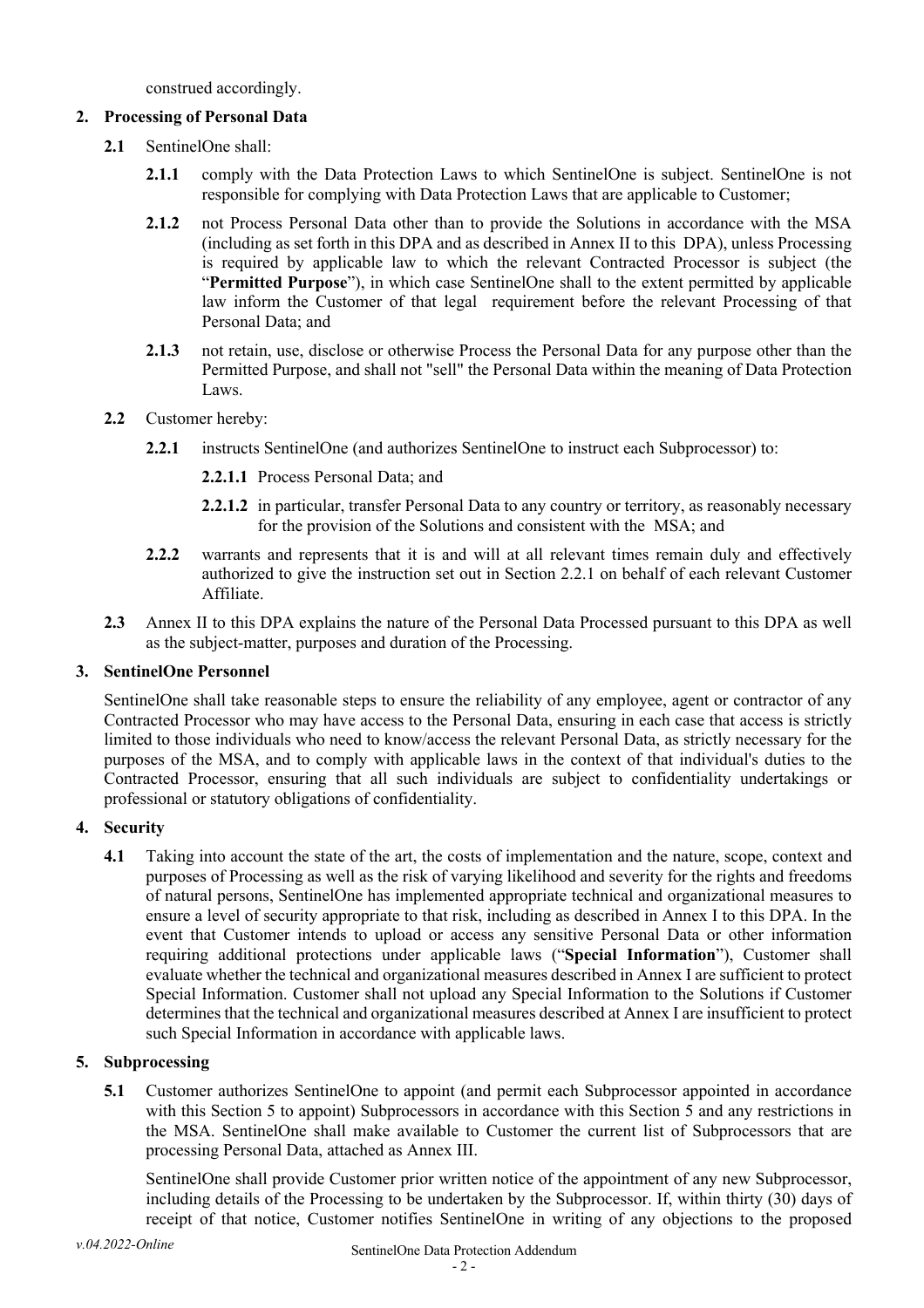appointment, and further provides commercially reasonable justifications to such objections based on valid concerns regarding such proposed Subprocessor's business practices relating to data protection, then (i) SentinelOne shall work with Customer in good faith to address Customer's objections regarding the new Subprocessor; and (ii) where Customer's concerns cannot be resolved within thirty (30) days from SentinelOne's receipt of Customer's notice, notwithstanding anything in the MSA, Customer may, by providing SentinelOne with a written notice to with immediate effect, terminate the MSA and SentinelOne shall refund to Customer all prepaid fees for the Solutions attributable to the subscription term (as outlined in the applicable Purchase Order under the MSA) following the termination of the MSA.

- **5.2** With respect to each Subprocessor, SentinelOne shall:
	- **5.2.1** before the Subprocessor first Processes Personal Data, carry out adequate due diligence to ensure that the Subprocessor is capable of providing the level of protection for Personal Data required by the MSA;
	- **5.2.2** ensure that the Processing of Personal Data by the Subprocessor is governed by a written contract including terms no less protective of Personal Data than those set out in this DPA;
	- **5.2.3** if that arrangement involves a Restricted Transfer, ensure that an appropriate data transfer mechanism, including the Standard Contractual Clauses, is in place at all relevant times to safeguard the Restricted Transfer in accordance with Data Protection Law; and
	- **5.2.4** provide to Customer for review such copies of the Contracted Processors' agreements with Subprocessors (which may be redacted to remove confidential commercial information not relevant to the requirements of this DPA) as Customer may request from time to time.
- **5.3** SentinelOne shall ensure that each Subprocessor performs its obligations under Sections 2.1, 3, 4, 6.1, 7.2, 8 and 10.1, as they apply to Processing of Personal Data carried out by that Subprocessor, as if it were party to this DPA in place of SentinelOne.

### **6. Individual Rights**

- **6.1** Taking into account the nature of the Processing, SentinelOne shall assist Customer by implementing appropriate technical and organizational measures, insofar as this is possible, for the fulfilment of Customers' obligations, as reasonably understood by Customer, to respond to requests to exercise Individual rights under the Data Protection Laws.
- **6.2** SentinelOne shall:
	- **6.2.1** promptly notify Customer if any Contracted Processor receives a request from an Individual under any Data Protection Law with respect to Customer Personal Data to the extent that SentinelOne recognizes the request as relating to Customer; and
	- **6.2.2** ensure that the Contracted Processor does not respond to that request except on the documented instructions of Customer or the relevant Customer Affiliate or as required by applicable laws to which the Contracted Processor is subject, in which case SentinelOne shall to the extent permitted by applicable laws inform Customer of that legal requirement before the Contracted Processor responds to the request.

#### **7. Personal Data Breach**

- **7.1** SentinelOne shall notify Customer without undue delay upon SentinelOne or any Subprocessor becoming aware of a Personal Data Breach affecting Personal Data, providing Customer with sufficient information, to the extent such information is reasonably available, to allow Customer to meet any obligations to report or inform Individuals of the Personal Data Breach under the Data Protection Laws. Such notification shall include at a minimum the following information to the extent such information is reasonably available: (i) the nature of the Personal Data Breach, the categories and numbers of Individuals concerned, and the categories and numbers of Personal Data records concerned; (ii) the name and contact details of SentinelOne's Data Protection Officer or other relevant contact from whom more information may be obtained; (iii) the likely consequences of the Personal Data Breach; and (iv) the measures taken or proposed to be taken to address the Personal Data Breach.
- **7.2** SentinelOne shall cooperate with Customer and take such reasonable commercial steps as are directed by Customer to assist in the investigation, mitigation, and remediation of each such Personal Data Breach.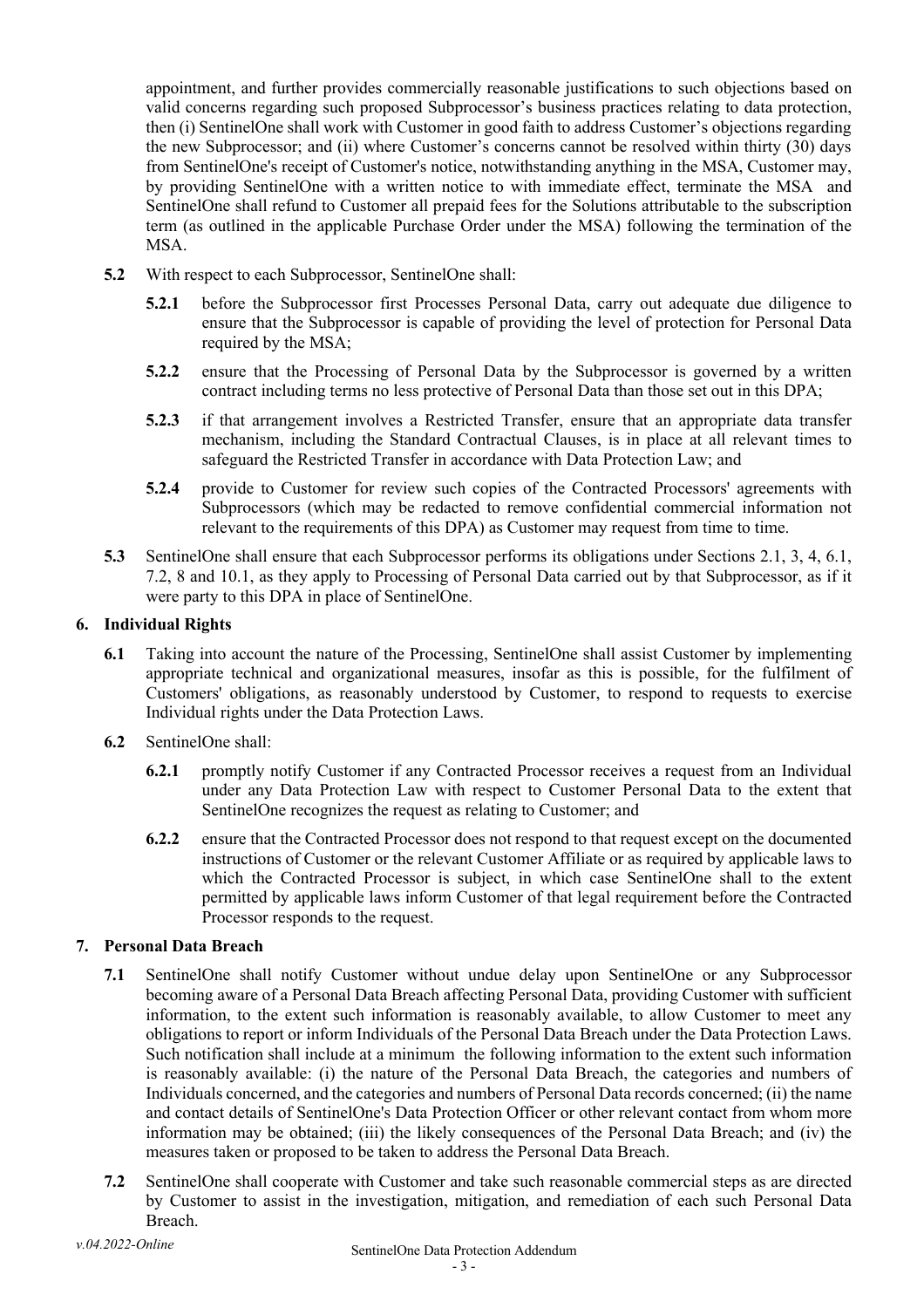### **8. Data Protection Impact Assessment and Prior Consultation**

To the extent required by Data Protection Laws, SentinelOne shall provide reasonable assistance to Customer with any data protection impact assessments, and prior consultations with data protection regulators, which Customer reasonably considers to be required under Data Protection Laws, in each case solely in relation to Processing of Personal Data by and taking into account the nature of the Processing and information available to, the Contracted Processors.

### **9. Deletion or return of Personal Data**

- **9.1** Subject to Sections 9.2 and 9.3 SentinelOne shall promptly and in any event within sixty (60) days of the date of cessation of providing any Solutions involving the Processing of Personal Data (the "**Cessation Date**"), delete and procure the deletion of all copies of those Personal Data.
- **9.2** Each Contracted Processor may retain Personal Data to the extent required by applicable laws and only to the extent and for such period as required by applicable laws and always provided that SentinelOne and each SentinelOne Affiliate shall ensure the confidentiality of all such Personal Data and shall ensure that such Personal Data is only Processed as necessary for the purpose(s) specified in the applicable laws requiring its storage and for no other purpose.
- **9.3** SentinelOne shall provide written certification to Customer that it has fully complied with this Section 9 within ten (10) days of receiving Customer's written request to receive such certification.

### **10. Audit and Records**

- **10.1** SentinelOne shall, in accordance with Data Protection Laws, make available to Customer such information in SentinelOne's possession or control as Customer may reasonably request with a view to demonstrating SentinelOne's compliance with the obligations of data processors under Data Protection Laws in relation to its processing of Personal Data.
- **10.2** Customer may exercise its right of audit under Data Protection Laws in relation to Personal Data, through SentinelOne providing:
	- **10.2.1** a SOC 2 Type II report not older than eighteen (18) months, prepared by an independent external auditor demonstrating that SentinelOne's technical and organizational measures are sufficient and in accordance with an accepted industry audit standard; and
	- **10.2.2** additional information in SentinelOne's possession or control to a data protection regulator when it requests or requires additional information in relation to the Processing of Personal Data carried out by SentinelOne under this DPA.

# **11. Restricted Transfers**

- **11.1** The parties agree that when the transfer of Personal Data from Customer to SentinelOne is a Restricted Transfer, the Standard Contractual Clauses shall be deemed incorporated into and form a part of this DPA as follows:
	- **11.1.1** Customer and SentinelOne shall comply with the obligations of a "data exporter" and "data importer," respectively;
	- **11.1.2** Module 2 of the Standard Contractual Clauses shall apply to the extent that Customer is a controller of the Personal Data under European Data Protection Laws.

#### **12. General Terms**

- **12.1** Without prejudice to clauses 18 of the Standard Contractual Clauses, (i) the parties to this DPA hereby submit to the choice of jurisdiction stipulated in the MSA with respect to any disputes or claims howsoever arising under this DPA, including disputes regarding its existence, validity or termination or the consequences of its nullity; and (ii) this DPA and all non-contractual or other obligations arising out of or in connection with it are governed by the laws of the country or territory stipulated for this purpose in the MSA.
- **12.2** Nothing in this DPA reduces SentinelOne's obligations under the MSA in relation to the protection of Personal Data or permits SentinelOne to Process (or permit the Processing of) Personal Data in a manner which is prohibited by the MSA. In the event of any conflict or inconsistency between this DPA and the Standard Contractual Clauses, the Standard Contractual Clauses shall prevail.
- **12.3** Subject to Section 12.2, with regard to the subject matter of this DPA, in the event of inconsistencies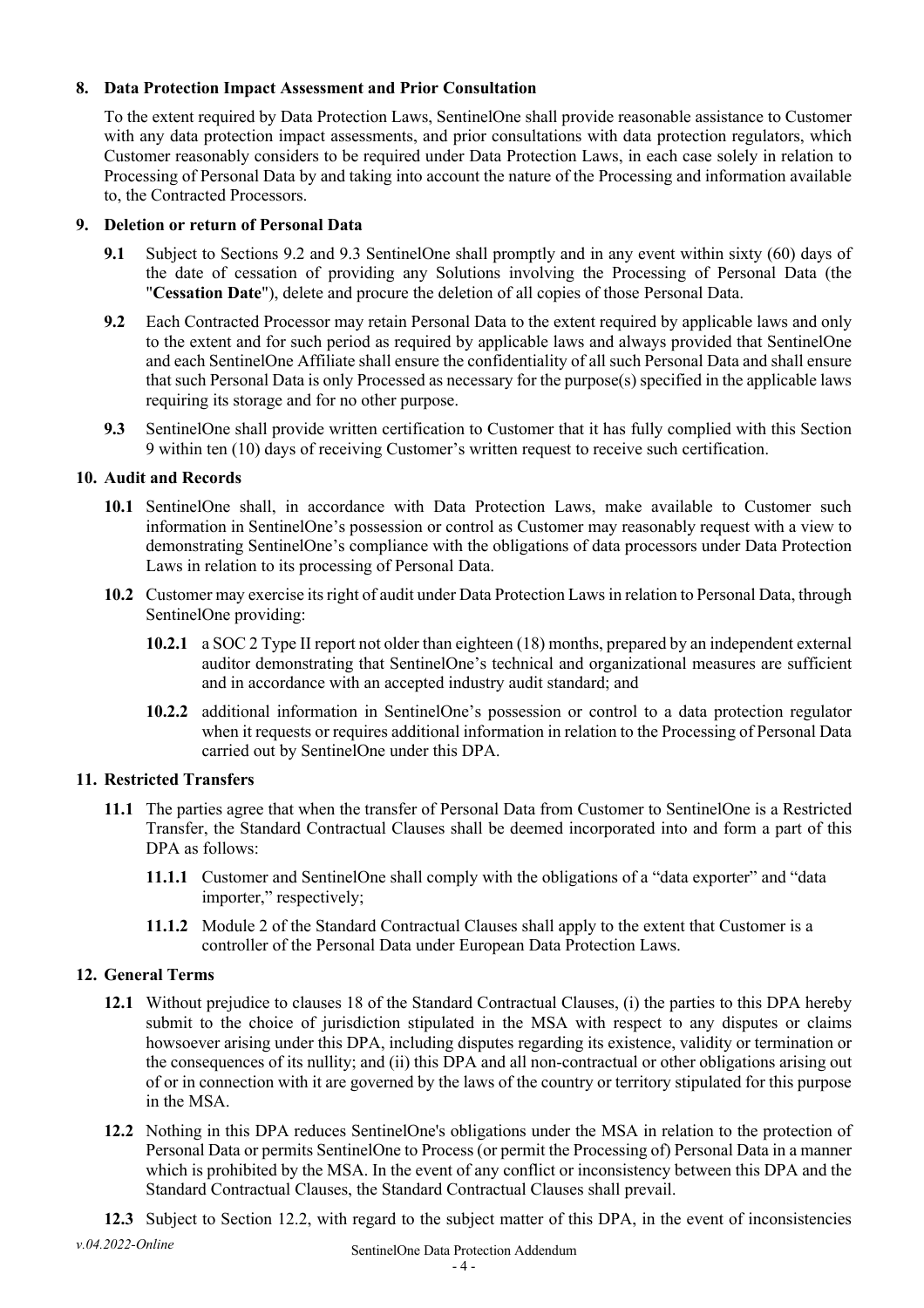between the provisions of this DPA and any other agreements between the parties, including the MSA and including (except where explicitly agreed otherwise in writing, signed on behalf of the parties) agreements entered into or purported to be entered into after the date of this DPA, the provisions of this DPA shall prevail.

- **12.4** Any liability associated with failure to comply with this DPA will be subject to the limitations of liability provisions stated in the MSA.
- **12.5** Customer may, by at least 30 (thirty) calendar days written notice to SentinelOne, from time to time make any variations to the Standard Contractual Clauses entered into under Section 11.1, as such variations apply to Restricted Transfers which are subject to a particular Data Protection Law, but only where such variations are required as a result of any change in, or decision of a competent authority under, that Data Protection Law, to allow those Restricted Transfers to be made (or continue to be made) without breach of that Data Protection Law.
- **12.6** If Customer gives notice under Section 12.5, then (i) SentinelOne shall promptly cooperate (and ensure that any affected Subprocessors promptly cooperate) to ensure that equivalent variations are made to any agreement put in place under Section 5.2.3; and (ii) Customer shall not unreasonably withhold or delay agreement to any consequential variations to this DPA proposed by SentinelOne to protect the Contracted Processors against additional risks associated with the variations made under Section 12.5.
- **12.7** If Customer gives notice under Section 12.5, the parties shall promptly discuss the proposed variations and negotiate in good faith with a view to agreeing and implementing those or alternative variations designed to address the requirements identified in Customer's notice as soon as is reasonably practicable.
- **12.8** Customer shall require the consent or approval of Customer Affiliate to amend this DPA pursuant to this Section 12.5 or otherwise.
- **12.9** Should any provision of this DPA be invalid or unenforceable, then the remainder of this DPA shall remain valid and in force. The invalid or unenforceable provision shall be either (i) amended as necessary to ensure its validity and enforceability, while preserving the parties' intentions as closely as possible or, if this is not possible, (ii) construed in a manner as if the invalid or unenforceable part had never been contained therein.

IN WITNESS WHEREOF, this DPA is entered into and becomes a binding part of the MSA with effect from the date first set out above.

| <b>CUSTOMER:</b> |                                                       | SentinelOne, Inc. |                                                 |
|------------------|-------------------------------------------------------|-------------------|-------------------------------------------------|
| Signature:       | <u> 1989 - Andrea Stadt Britain, fransk politik (</u> | Signature:        | <u> 1989 - Andrea Station Barbara (b. 1989)</u> |
|                  |                                                       |                   |                                                 |
| Title:           |                                                       | Title:            |                                                 |
| E-mail:          |                                                       | E-mail:           | $Legal.$ notices $@s$ entinelone.com            |
| Date:            |                                                       | Date:             |                                                 |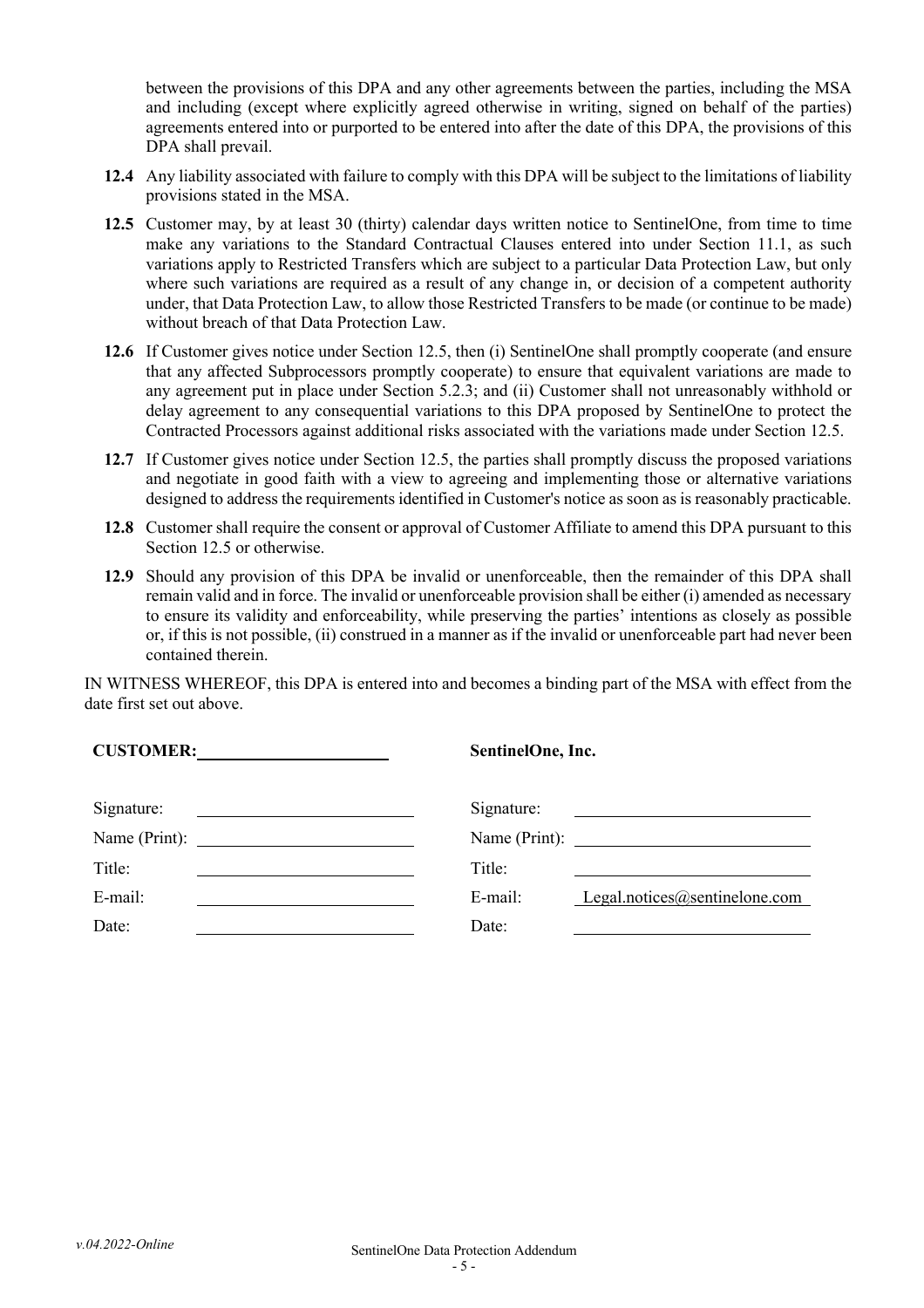# **ANNEX I: TECHNICAL AND ORGANISATIONAL MEASURES**

SentinelOne complies with technical and organizational measures corresponding to ISO27001 or SOC2 certification. For a detailed description of the security measures adopted by SentinelOne please submit a request to privacy@sentinelone.com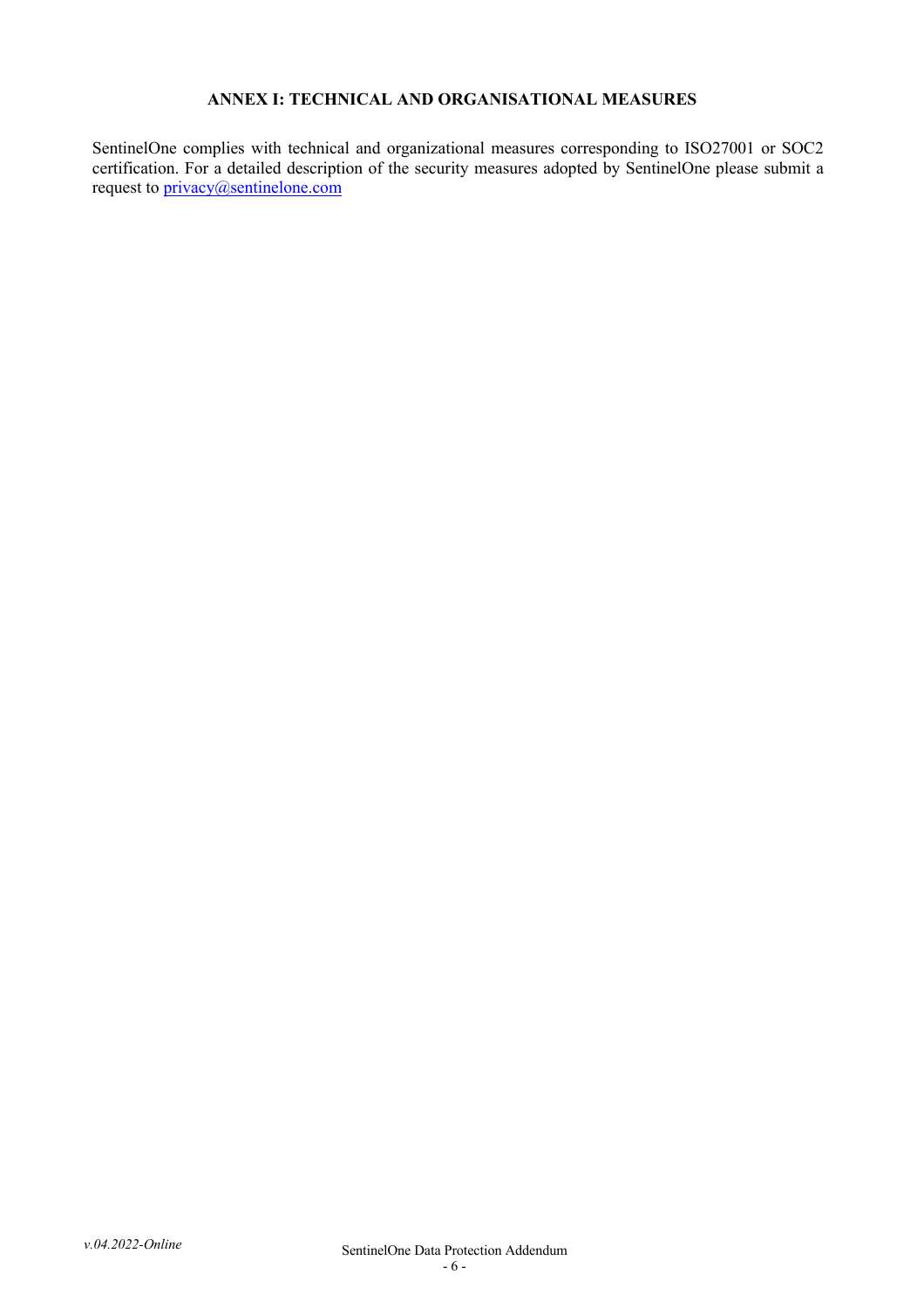# **ANNEX II: DETAILS OF PROCESSING OF CUSTOMER PERSONAL DATA**

This Annex II includes certain details of the Processing of Company Personal Data as required by GDPR Article 28(3).

### *Subject matter and duration of the Processing of Personal Data*

SentinelOne will process Personal Data as necessary to provide the Solutions pursuant to the MSA. The duration of the processing will be until 60 days after expiration/termination of the MSA.

### *The nature and purpose of the Processing of Personal Data*

SentinelOne will (i) store, process and access Personal Data only to the extent reasonably necessary to provide Customer the Solutions and to create System Data to improve the Solutions.

#### *The categories of Personal Data to be Processed*

SentinelOne Processes the Personal Data described below in relation to the Solutions a Customer contracts for:

**Singularity.** SentinelOne may process the following categories of Personal Data in connection with Singularity:

- Customer company details; titles, emails, phone numbers, and names of Customer representatives; billing information; business information; and other data or information that Customer decides to provide to SentinelOne by or through the Solutions or any other means or mechanisms.
- User and Endpoint data: agent ID, Endpoint name, customer active directory user ID, user name, installed applications - installation time, size, publisher and version, SMTP user name, configuration data related to active directory integration.
- File full path: will include personal data only if file name as named by Customer includes data.
- In cases of suspected threats, the SentinelOne agent collects for each process (file metadata, hash, file type, certificate, command line arguments, network access metadata (IP address, protocol), registry (created keys, deleted keys, modified key names).
- Network data (internal network IP address, public IP address (if running cloud-based Management Console).
- Management Console Settings received from Management Console (admin user names, emails and phone numbers, endpoint name and user ID, policies names and policies creator name).
- Threat information (file path, agent IDs, SMS messages content (which may include user names, IP addresses, file names).
- Live network monitoring (URLs, URL headers, time stamps).
- Where Customer triggers SentinelOne's File Fetching feature: any Data contained in files fetched by Customer's admins.

**Dataset.** SentinelOne may process the following categories of Personal Data in connection with Dataset:

- Contact information such as user and company name, email address, mailing address, phone number;
- Unique identifiers such as user name, account number, password
- Usage activity about how you interact with Dataset and about the systems and related environment from which users access Dataset, such as Dataset type and version, license information, installed plug-ins, UUID, current and past data volume, which features are used, and third-party systems used in connection with Dataset; and
- Logs from the Customer environment and other such information as uploaded by the Customer to Dataset.

*Special categories of personal data or personal data relating to criminal convictions or offences, if applicable*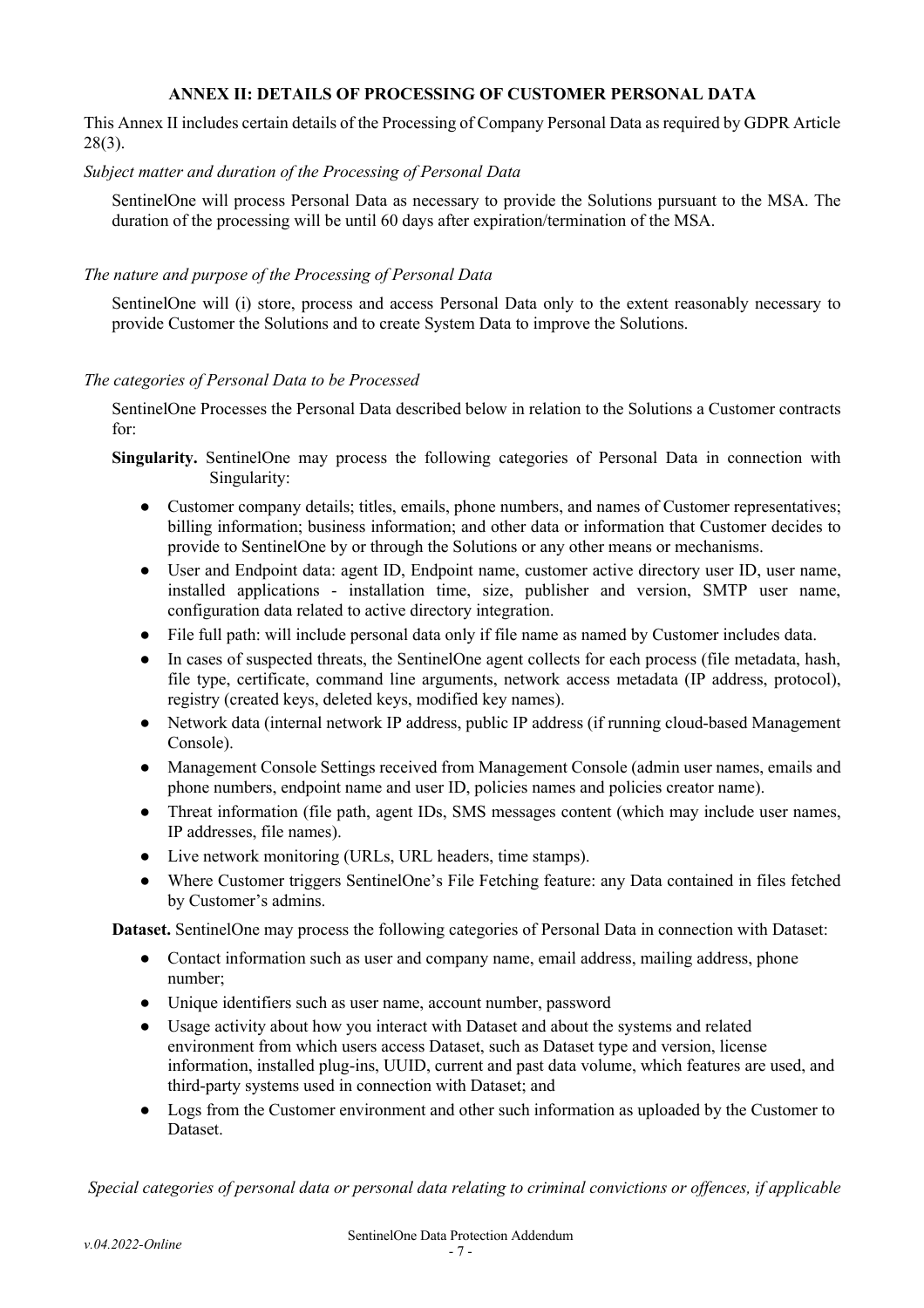Personal Data does not include special categories of personal data or data relating to criminal convictions or offences, except where such data is uploaded by Customer in connection with the Dataset Services or accessed by Customer using the File Fetching feature of the SentinelOne Solutions.

### *The categories of Data Subjects*

Personal Data may relate to Customer's employees, agents, advisors, subcontractors or contact persons of Customer's channel, partners, customers, prospects, business partners and vendors, and any other individuals whose Personal Data is captured by the Customer's use of the Solutions, including Singularity or Dataset.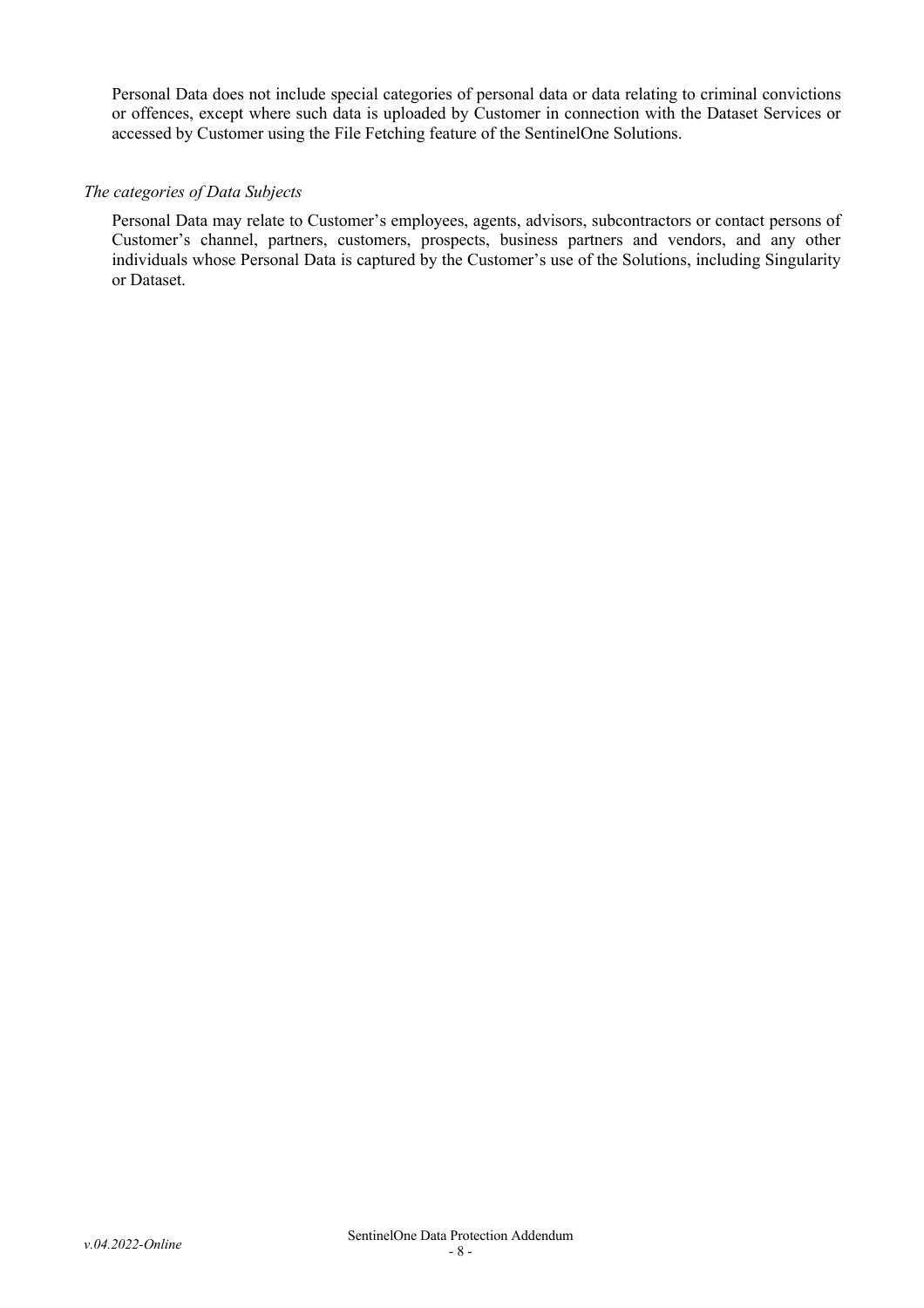# **ANNEX III: LIST OF SUBPROCESSORS**

The current list of SentinelOne Subprocessors is available at: https://www.sentinelone.com/legal/sentinelonesub-processors/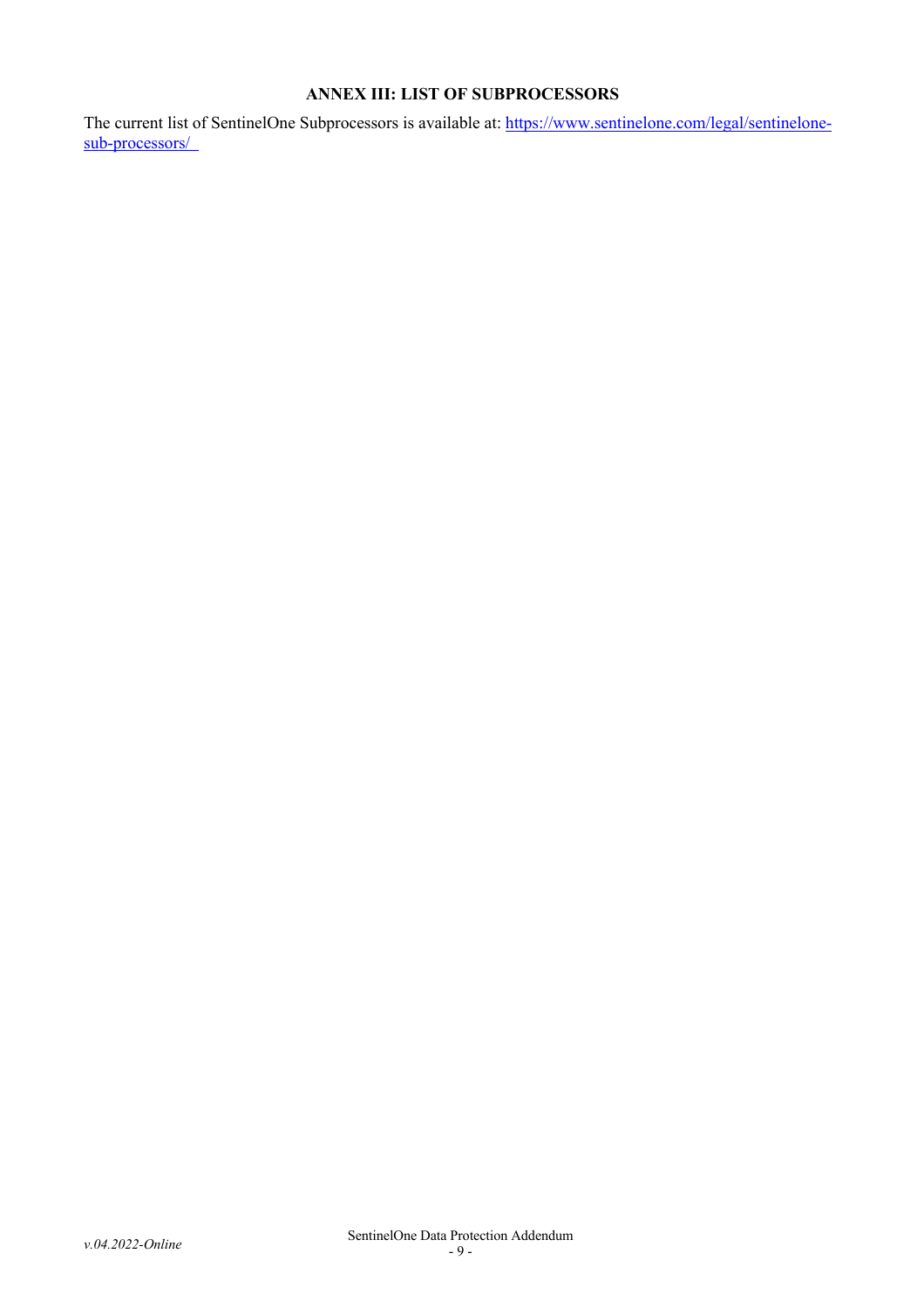### **ANNEX IV**

#### **STANDARD CONTRACTUAL CLAUSES**

#### SECTION I

#### *Clause 1*

#### **Purpose and scope**

- (a) The purpose of these standard contractual clauses is to ensure compliance with the requirements of Regulation (EU) 2016/679 of the European Parliament and of the Council of 27 April 2016 on the protection of natural persons with regard to the processing of personal data and on the free movement of such data (General Data Protection Regulation)<sup>1</sup> for the transfer of personal data to a third country.
- (b) The Parties:
	- (i) the natural or legal person(s), public authority/ies, agency/ies or other body/ies (hereinafter 'entity/ies') transferring the personal data, as listed in Annex I.A (hereinafter each 'data exporter'), and
	- (ii) the entity/ies in a third country receiving the personal data from the data exporter, directly or indirectly via another entity also Party to these Clauses, as listed in Annex I.A (hereinafter each 'data importer') have agreed to these standard contractual clauses (hereinafter: 'Clauses').
- (c) These Clauses apply with respect to the transfer of personal data as specified in Annex I.B.
- (d) The Appendix to these Clauses containing the Annexes referred to therein forms an integral part of these Clauses.

#### *Clause 2*

#### **Effect and invariability of the Clauses**

- (a) These Clauses set out appropriate safeguards, including enforceable data subject rights and effective legal remedies, pursuant to Article 46(1) and Article 46(2)(c) of Regulation (EU) 2016/679 and, with respect to data transfers from controllers to processors and/or processors to processors, standard contractual clauses pursuant to Article 28(7) of Regulation (EU) 2016/679, provided they are not modified, except to select the appropriate Module(s) or to add or update information in the Appendix. This does not prevent the Parties from including the standard contractual clauses laid down in these Clauses in a wider contract and/or to add other clauses or additional safeguards, provided that they do not contradict, directly or indirectly, these Clauses or prejudice the fundamental rights or freedoms of data subjects.
- (b) These Clauses are without prejudice to obligations to which the data exporter is subject by virtue of Regulation (EU) 2016/679.

### *Clause 3*

#### **Third-party beneficiaries**

- (a) Data subjects may invoke and enforce these Clauses, as third-party beneficiaries, against the data exporter and/or data importer, with the following exceptions:
	- (i) Clause 1, Clause 2, Clause 3, Clause 6, Clause 7;
	- (ii) Clause  $8 -$  Module One: Clause  $8.5$  (e) and Clause  $8.9(b)$ ; Module Two: Clause  $8.1(b)$ ,  $8.9(a)$ , (c), (d) and (e); Module Three: Clause 8.1(a), (c) and (d) and Clause 8.9(a), (c), (d), (e), (f) and (g); Module Four: Clause 8.1 (b) and Clause 8.3(b);
	- (iii) Clause  $9 -$  Module Two: Clause  $9(a)$ , (c), (d) and (e); Module Three: Clause  $9(a)$ , (c), (d) and (e);
	- (iv) Clause  $12 -$  Module One: Clause  $12(a)$  and (d); Modules Two and Three: Clause  $12(a)$ , (d) and (f);

<sup>&</sup>lt;sup>1</sup> Where the data exporter is a processor subject to Regulation (EU) 2016/679 acting on behalf of a Union institution or body as controller, reliance on these Clauses when engaging another processor (sub-processing) not subject to Regulation (EU) 2016/679 also ensures compliance with Article 29(4) of Regulation (EU) 2018/1725 of the European Parliament and of the Council of 23 October 2018 on the protection of natural persons with regard to the processing of personal data by the Union institutions, bodies, offices and agencies and on the free movement of such data, and repealing Regulation (EC) No 45/2001 and Decision No 1247/2002/EC (OJ L 295, 21.11.2018, p. 39), to the extent these Clauses and the data protection obligations as set out in the contract or other legal act between the controller and the processor pursuant to Article 29(3) of Regulation (EU) 2018/1725 are aligned. This will in particular be the case where the controller and processor rely on the standard contractual clauses included in Decision 2021/915.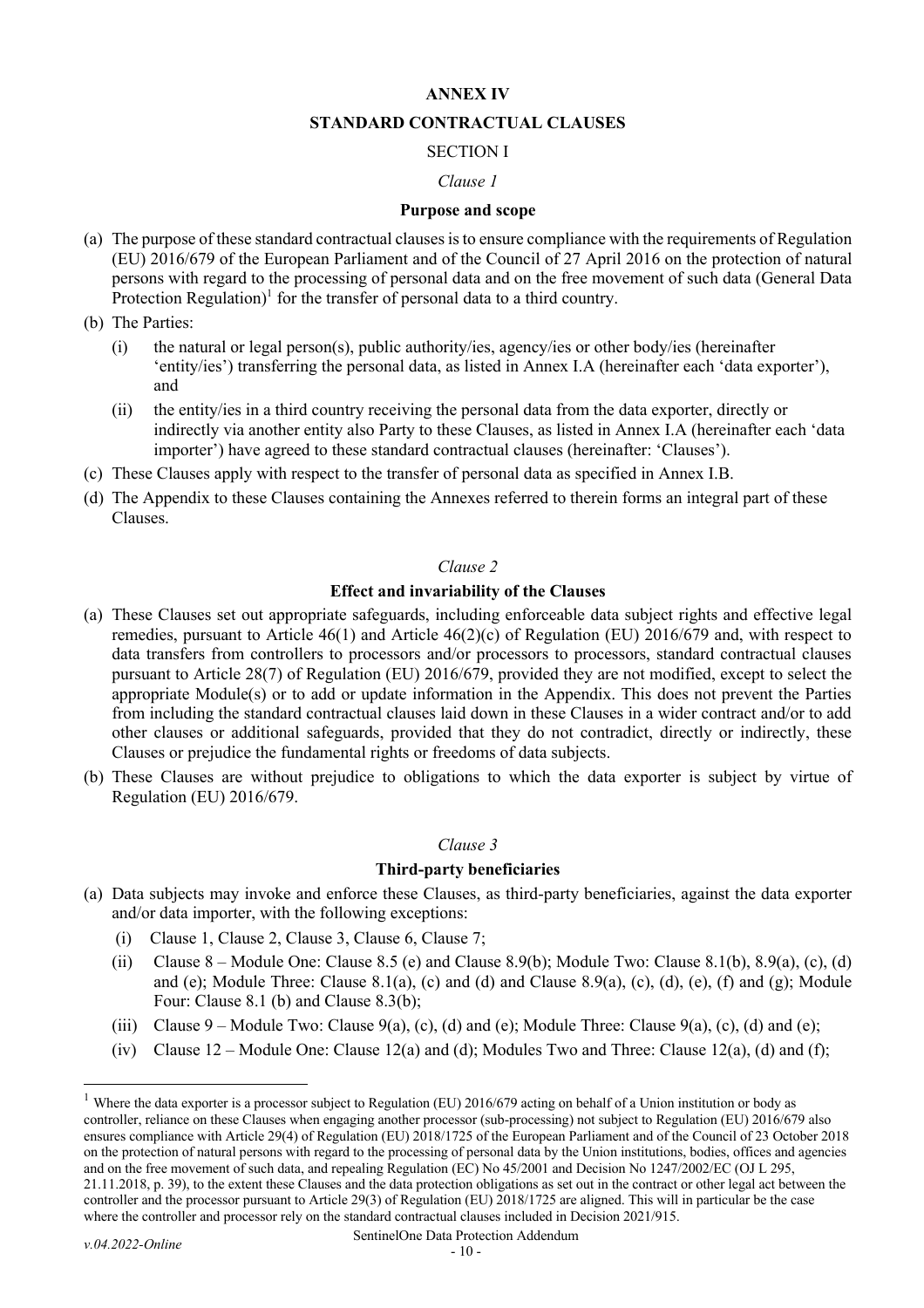- (v) Clause 13;
- (vi) Clause 15.1(c), (d) and (e);
- (vii) Clause 16(e);
- (viii) Clause 18 Modules One, Two and Three: Clause 18(a) and (b); Module Four: Clause 18.
- (b) Paragraph (a) is without prejudice to rights of data subjects under Regulation (EU) 2016/679.

# **Interpretation**

- (a) Where these Clauses use terms that are defined in Regulation (EU) 2016/679, those terms shall have the same meaning as in that Regulation.
- (b) These Clauses shall be read and interpreted in the light of the provisions of Regulation (EU) 2016/679.
- (c) These Clauses shall not be interpreted in a way that conflicts with rights and obligations provided for in Regulation (EU) 2016/679.

### *Clause 5*

### **Hierarchy**

In the event of a contradiction between these Clauses and the provisions of related agreements between the Parties, existing at the time these Clauses are agreed or entered into thereafter, these Clauses shall prevail.

# *Clause 6*

# **Description of the transfer(s)**

The details of the transfer(s), and in particular the categories of personal data that are transferred and the purpose(s) for which they are transferred, are specified in Annex I.B.

### *Clause 7 – Optional*

#### **Docking clause**

- (a) An entity that is not a Party to these Clauses may, with the agreement of the Parties, accede to these Clauses at any time, either as a data exporter or as a data importer, by completing the Appendix and signing Annex I.A.
- (b) Once it has completed the Appendix and signed Annex I.A, the acceding entity shall become a Party to these Clauses and have the rights and obligations of a data exporter or data importer in accordance with its designation in Annex I.A.
- (c) The acceding entity shall have no rights or obligations arising under these Clauses from the period prior to becoming a Party.

# SECTION II – OBLIGATIONS OF THE PARTIES

#### *Clause 8*

#### **Data protection safeguards**

The data exporter warrants that it has used reasonable efforts to determine that the data importer is able, through the implementation of appropriate technical and organisational measures, to satisfy its obligations under these Clauses.

# **MODULE ONE: Transfer controller to controller**

# **8.1 Purpose limitation**

The data importer shall process the personal data only for the specific purpose(s) of the transfer, as set out in Annex I.

B. It may only process the personal data for another purpose:

(i) where it has obtained the data subject's prior consent;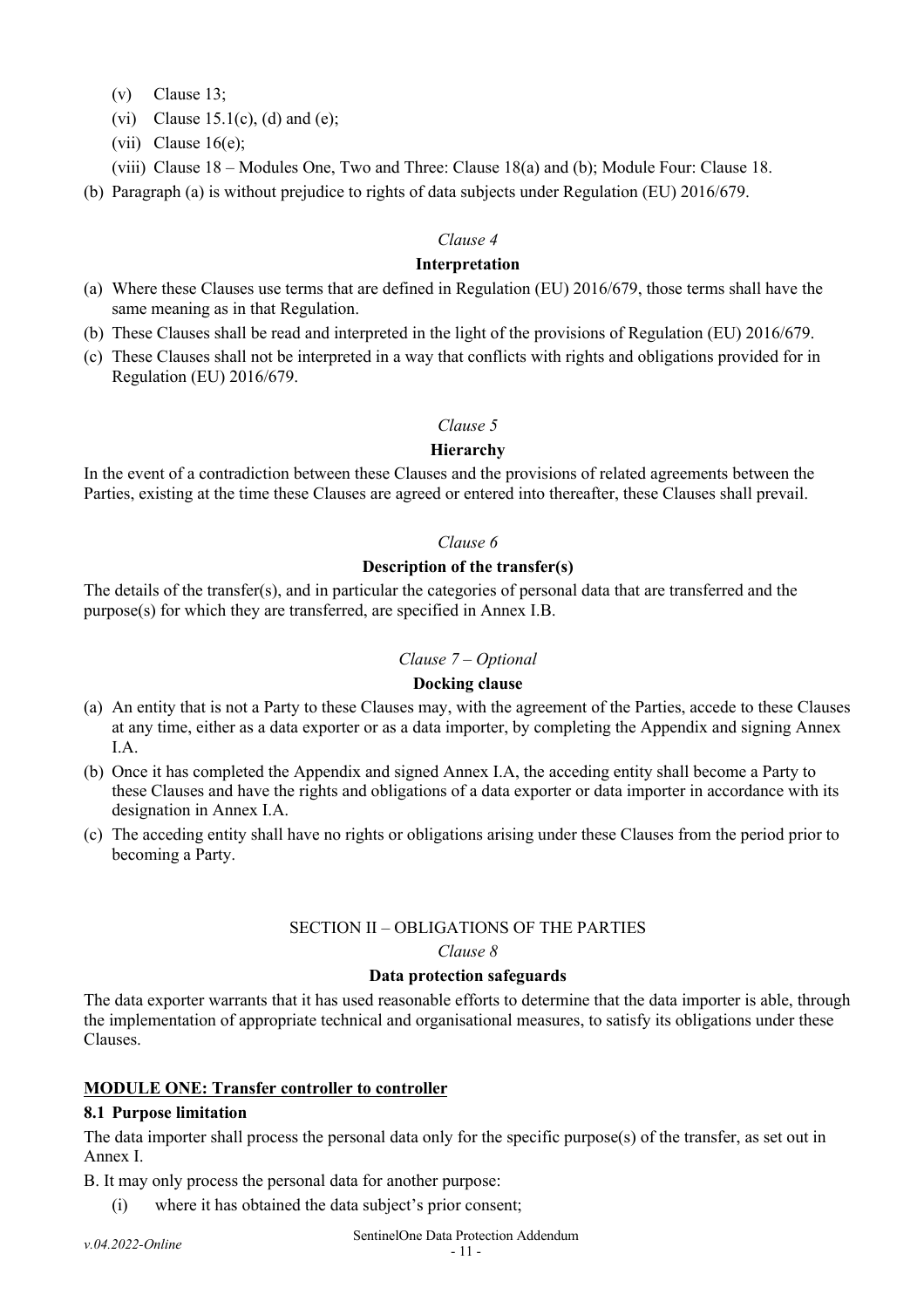- (ii) where necessary for the establishment, exercise or defence of legal claims in the context of specific administrative, regulatory or judicial proceedings; or
- (iii) where necessary in order to protect the vital interests of the data subject or of another natural person.

# **8.2 Transparency**

- (a) In order to enable data subjects to effectively exercise their rights pursuant to Clause 10, the data importer shall inform them, either directly or through the data exporter:
	- (i) of its identity and contact details;
	- (ii) of the categories of personal data processed;
	- (iii)of the right to obtain a copy of these Clauses;
	- (iv) where it intends to onward transfer the personal data to any third party/ies, of the recipient or categories of recipients (as appropriate with a view to providing meaningful information), the purpose of such onward transfer and the ground therefore pursuant to Clause 8.7.
- (b) Paragraph (a) shall not apply where the data subject already has the information, including when such information has already been provided by the data exporter, or providing the information proves impossible or would involve a disproportionate effort for the data importer. In the latter case, the data importer shall, to the extent possible, make the information publicly available.
- (c) On request, the Parties shall make a copy of these Clauses, including the Appendix as completed by them, available to the data subject free of charge. To the extent necessary to protect business secrets or other confidential information, including personal data, the Parties may redact part of the text of the Appendix prior to sharing a copy, but shall provide a meaningful summary where the data subject would otherwise not be able to understand its content or exercise his/her rights. On request, the Parties shall provide the data subject with the reasons for the redactions, to the extent possible without revealing the redacted information.
- (d) Paragraphs (a) to (c) are without prejudice to the obligations of the data exporter under Articles 13 and 14 of Regulation (EU) 2016/679.

### **8.3 Accuracy and data minimisation**

- (a) Each Party shall ensure that the personal data is accurate and, where necessary, kept up to date. The data importer shall take every reasonable step to ensure that personal data that is inaccurate, having regard to the purpose(s) of processing, is erased or rectified without delay.
- (b) If one of the Parties becomes aware that the personal data it has transferred or received is inaccurate, or has become outdated, it shall inform the other Party without undue delay.
- (c) The data importer shall ensure that the personal data is adequate, relevant and limited to what is necessary in relation to the purpose(s) of processing.

#### **8.4 Storage limitation**

The data importer shall retain the personal data for no longer than necessary for the purpose(s) for which it is processed. It shall put in place appropriate technical or organisational measures to ensure compliance with this obligation, including erasure or anonymisation<sup>2</sup> of the data and all back-ups at the end of the retention period.

# **8.5 Security of processing**

- (a) The data importer and, during transmission, also the data exporter shall implement appropriate technical and organisational measures to ensure the security of the personal data, including protection against a breach of security leading to accidental or unlawful destruction, loss, alteration, unauthorised disclosure or access (hereinafter 'personal data breach'). In assessing the appropriate level of security, they shall take due account of the state of the art, the costs of implementation, the nature, scope, context and purpose(s) of processing and the risks involved in the processing for the data subject. The Parties shall in particular consider having recourse to encryption or pseudonymisation, including during transmission, where the purpose of processing can be fulfilled in that manner.
- (b) The Parties have agreed on the technical and organisational measures set out in Annex II. The data importer shall carry out regular checks to ensure that these measures continue to provide an appropriate level of security.

This requires rendering the data anonymous in such a way that the individual is no longer identifiable by anyone, in line with recital 26 of Regulation (EU) 2016/679, and that this process is irreversible.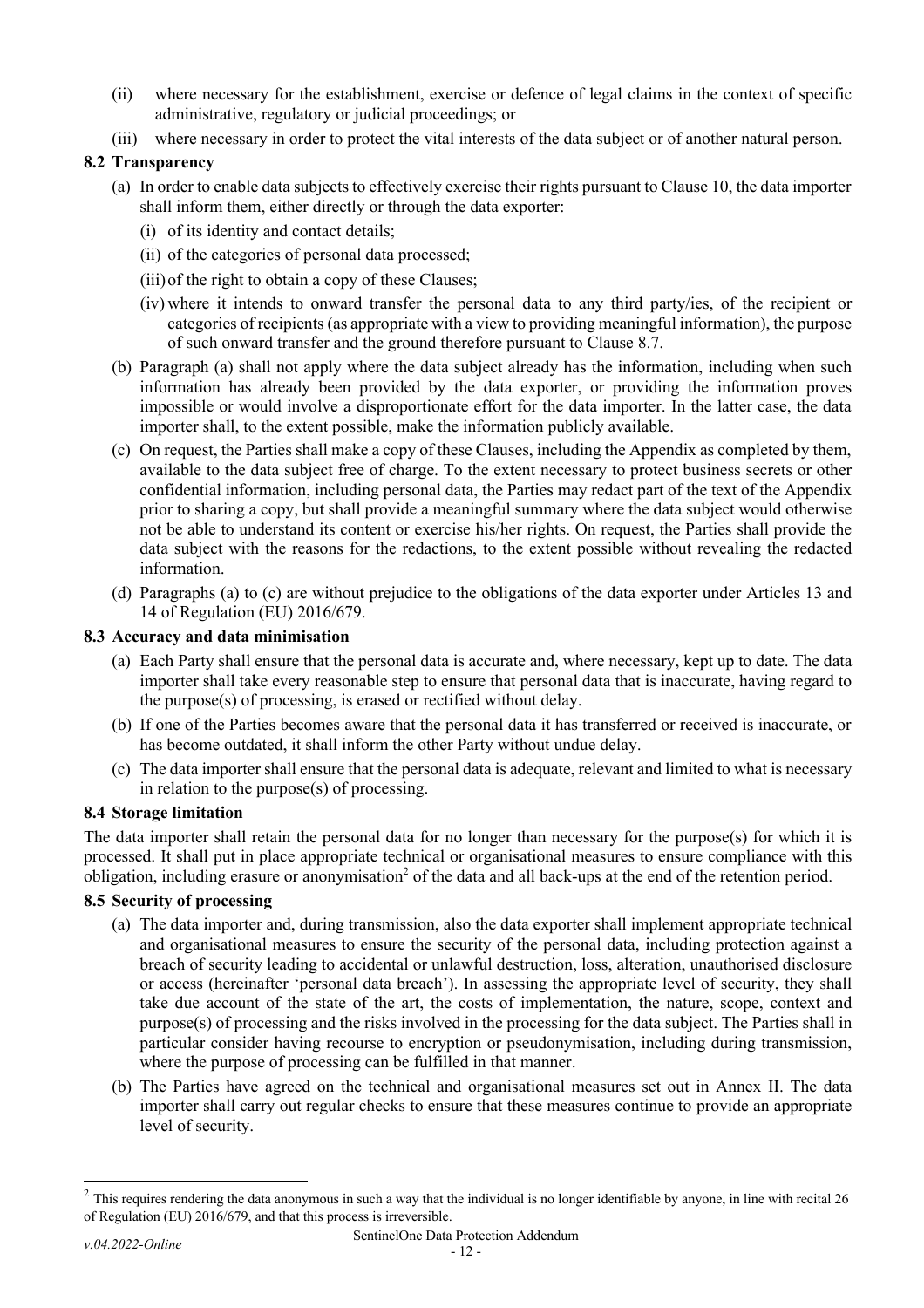- (c) The data importer shall ensure that persons authorised to process the personal data have committed themselves to confidentiality or are under an appropriate statutory obligation of confidentiality.
- (d) In the event of a personal data breach concerning personal data processed by the data importer under these Clauses, the data importer shall take appropriate measures to address the personal data breach, including measures to mitigate its possible adverse effects.
- (e) In case of a personal data breach that is likely to result in a risk to the rights and freedoms of natural persons, the data importer shall without undue delay notify both the data exporter and the competent supervisory authority pursuant to Clause 13. Such notification shall contain i) a description of the nature of the breach (including, where possible, categories and approximate number of data subjects and personal data records concerned), ii) its likely consequences, iii) the measures taken or proposed to address the breach, and iv) the details of a contact point from whom more information can be obtained. To the extent it is not possible for the data importer to provide all the information at the same time, it may do so in phases without undue further delay.
- (f) In case of a personal data breach that is likely to result in a high risk to the rights and freedoms of natural persons, the data importer shall also notify without undue delay the data subjects concerned of the personal data breach and its nature, if necessary in cooperation with the data exporter, together with the information referred to in paragraph (e), points ii) to iv), unless the data importer has implemented measures to significantly reduce the risk to the rights or freedoms of natural persons, or notification would involve disproportionate efforts. In the latter case, the data importer shall instead issue a public communication or take a similar measure to inform the public of the personal data breach.
- (g) The data importer shall document all relevant facts relating to the personal data breach, including its effects and any remedial action taken, and keep a record thereof.

### **8.6 Sensitive data**

Where the transfer involves personal data revealing racial or ethnic origin, political opinions, religious or philosophical beliefs, or trade union membership, genetic data, or biometric data for the purpose of uniquely identifying a natural person, data concerning health or a person's sex life or sexual orientation, or data relating to criminal convictions or offences (hereinafter 'sensitive data'), the data importer shall apply specific restrictions and/or additional safeguards adapted to the specific nature of the data and the risks involved. This may include restricting the personnel permitted to access the personal data, additional security measures (such as pseudonymisation) and/or additional restrictions with respect to further disclosure.

### **8.7 Onward transfers**

The data importer shall not disclose the personal data to a third party located outside the European Union<sup>3</sup> (in the same country as the data importer or in another third country, hereinafter 'onward transfer') unless the third party is or agrees to be bound by these Clauses, under the appropriate Module. Otherwise, an onward transfer by the data importer may only take place if:

- (i) it is to a country benefitting from an adequacy decision pursuant to Article 45 of Regulation (EU) 2016/679 that covers the onward transfer;
- (ii) the third party otherwise ensures appropriate safeguards pursuant to Articles 46 or 47 of Regulation (EU) 2016/679 with respect to the processing in question;
- (iii) the third party enters into a binding instrument with the data importer ensuring the same level of data protection as under these Clauses, and the data importer provides a copy of these safeguards to the data exporter;
- (iv) it is necessary for the establishment, exercise or defence of legal claims in the context of specific administrative, regulatory or judicial proceedings;
- (v) it is necessary in order to protect the vital interests of the data subject or of another natural person; or
- (vi) where none of the other conditions apply, the data importer has obtained the explicit consent of the data subject for an onward transfer in a specific situation, after having informed him/her of its purpose(s), the identity of the recipient and the possible risks of such transfer to him/her due to the lack of appropriate

<sup>&</sup>lt;sup>3</sup> The Agreement on the European Economic Area (EEA Agreement) provides for the extension of the European Union's internal market to the three EEA States Iceland, Liechtenstein and Norway. The Union data protection legislation, including Regulation (EU) 2016/679, is covered by the EEA Agreement and has been incorporated into Annex XI thereto. Therefore, any disclosure by the data importer to a third party located in the EEA does not qualify as an onward transfer for the purpose of these Clauses.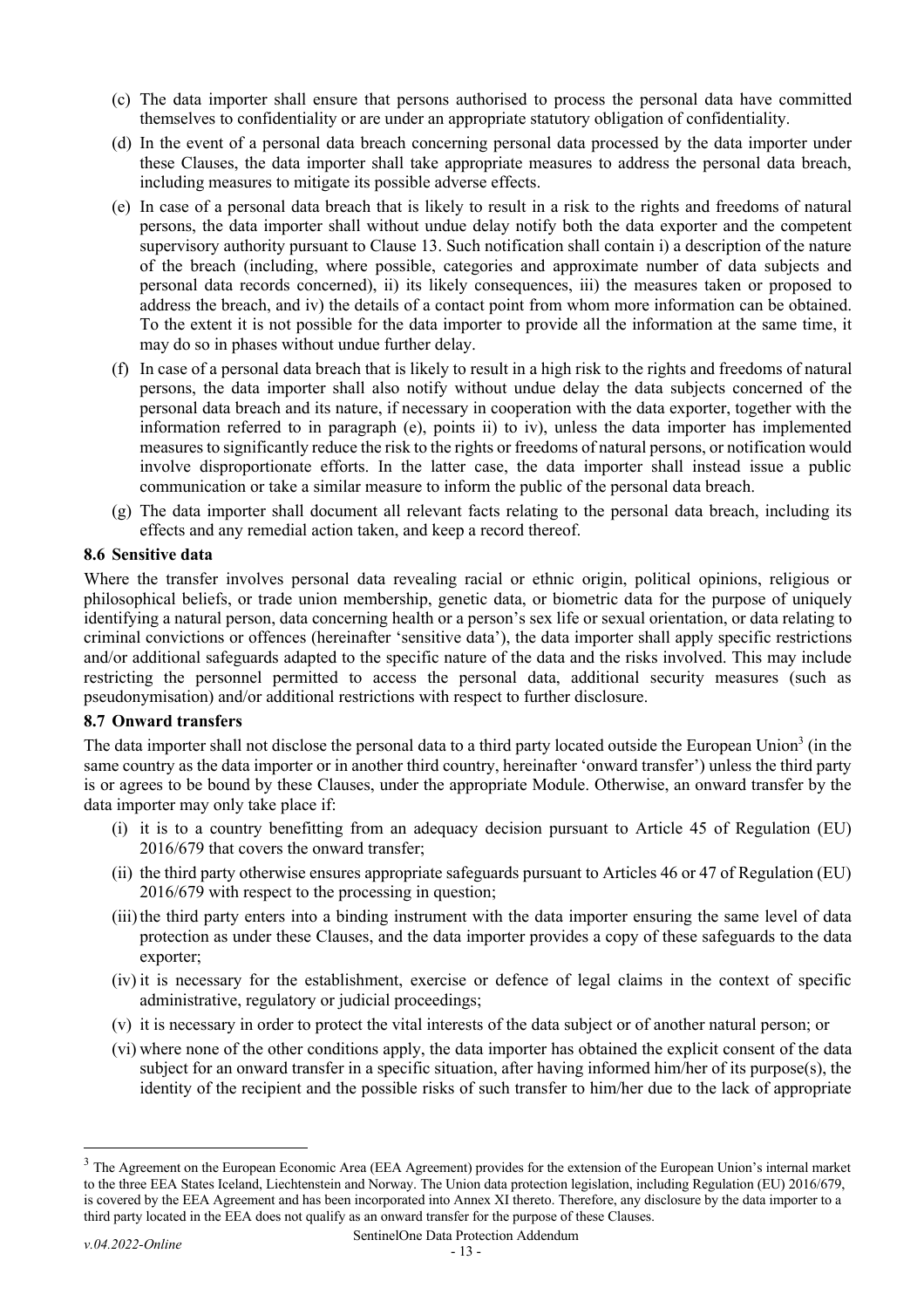data protection safeguards. In this case, the data importer shall inform the data exporter and, at the request of the latter, shall transmit to it a copy of the information provided to the data subject.

Any onward transfer is subject to compliance by the data importer with all the other safeguards under these Clauses, in particular purpose limitation.

### **8.8 Processing under the authority of the data importer**

The data importer shall ensure that any person acting under its authority, including a processor, processes the data only on its instructions.

### **8.9 Documentation and compliance**

- (a) Each Party shall be able to demonstrate compliance with its obligations under these Clauses. In particular, the data importer shall keep appropriate documentation of the processing activities carried out under its responsibility.
- (b) The data importer shall make such documentation available to the competent supervisory authority on request.

# **MODULE TWO: Transfer controller to processor**

### **8.1 Instructions**

- (a) The data importer shall process the personal data only on documented instructions from the data exporter. The data exporter may give such instructions throughout the duration of the contract.
- (b) The data importer shall immediately inform the data exporter if it is unable to follow those instructions.

### **8.2 Purpose limitation**

The data importer shall process the personal data only for the specific purpose(s) of the transfer, as set out in Annex I. B, unless on further instructions from the data exporter.

#### **8.3 Transparency**

On request, the data exporter shall make a copy of these Clauses, including the Appendix as completed by the Parties, available to the data subject free of charge. To the extent necessary to protect business secrets or other confidential information, including the measures described in Annex II and personal data, the data exporter may redact part of the text of the Appendix to these Clauses prior to sharing a copy, but shall provide a meaningful summary where the data subject would otherwise not be able to understand the its content or exercise his/her rights. On request, the Parties shall provide the data subject with the reasons for the redactions, to the extent possible without revealing the redacted information. This Clause is without prejudice to the obligations of the data exporter under Articles 13 and 14 of Regulation (EU) 2016/679.

#### **8.4 Accuracy**

If the data importer becomes aware that the personal data it has received is inaccurate, or has become outdated, it shall inform the data exporter without undue delay. In this case, the data importer shall cooperate with the data exporter to erase or rectify the data.

### **8.5 Duration of processing and erasure or return of data**

Processing by the data importer shall only take place for the duration specified in Annex I.B. After the end of the provision of the processing services, the data importer shall, at the choice of the data exporter, delete all personal data processed on behalf of the data exporter and certify to the data exporter that it has done so, or return to the data exporter all personal data processed on its behalf and delete existing copies. Until the data is deleted or returned, the data importer shall continue to ensure compliance with these Clauses. In case of local laws applicable to the data importer that prohibit return or deletion of the personal data, the data importer warrants that it will continue to ensure compliance with these Clauses and will only process it to the extent and for as long as required under that local law. This is without prejudice to Clause 14, in particular the requirement for the data importer under Clause 14(e) to notify the data exporter throughout the duration of the contract if it has reason to believe that it is or has become subject to laws or practices not in line with the requirements under Clause 14(a).

#### **8.6 Security of processing**

(a) The data importer and, during transmission, also the data exporter shall implement appropriate technical and organisational measures to ensure the security of the data, including protection against a breach of security leading to accidental or unlawful destruction, loss, alteration, unauthorised disclosure or access to that data (hereinafter 'personal data breach'). In assessing the appropriate level of security, the Parties shall take due account of the state of the art, the costs of implementation, the nature, scope, context and purpose(s) of processing and the risks involved in the processing for the data subjects. The Parties shall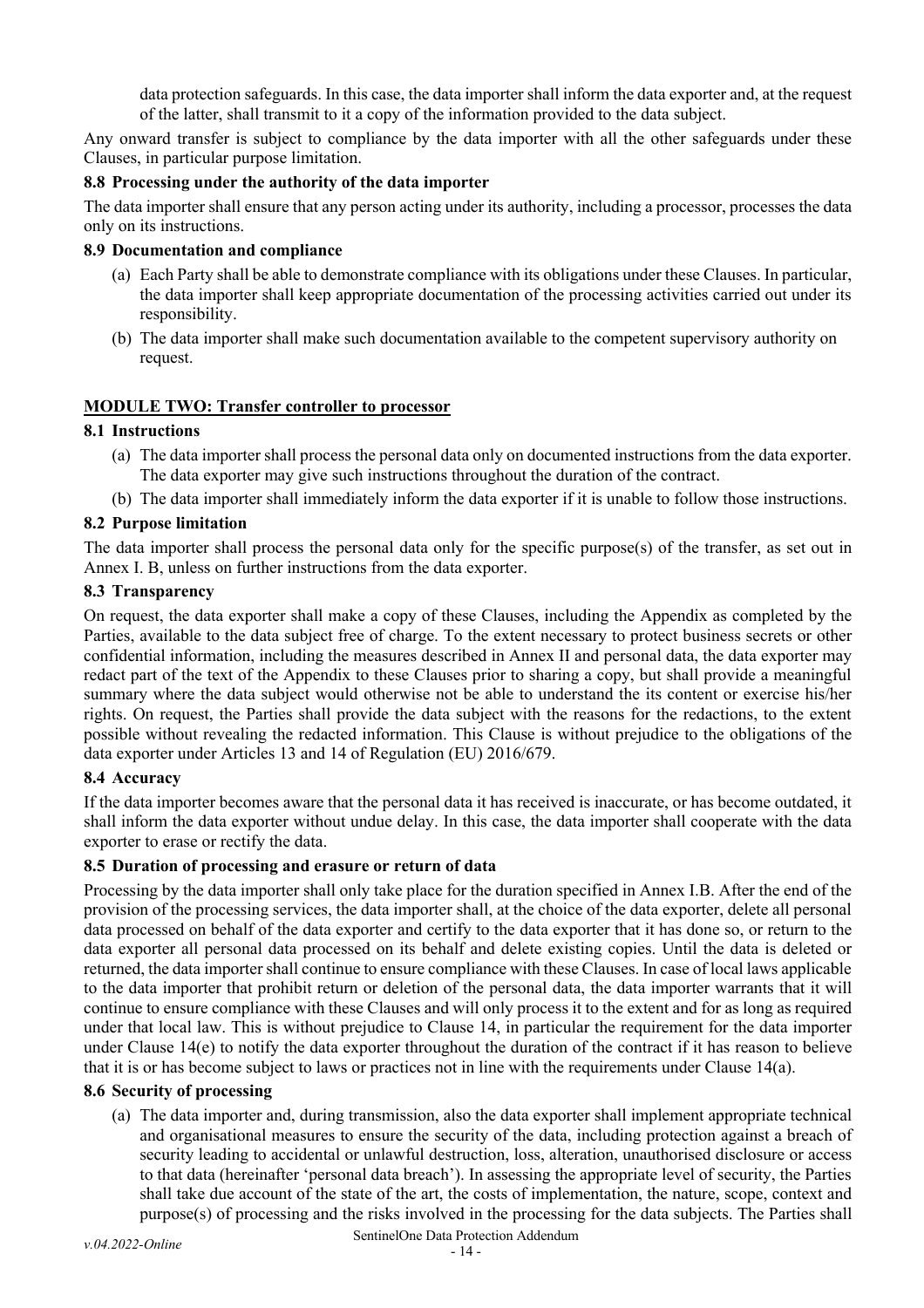in particular consider having recourse to encryption or pseudonymisation, including during transmission, where the purpose of processing can be fulfilled in that manner. In case of pseudonymisation, the additional information for attributing the personal data to a specific data subject shall, where possible, remain under the exclusive control of the data exporter. In complying with its obligations under this paragraph, the data importer shall at least implement the technical and organisational measures specified in Annex II. The data importer shall carry out regular checks to ensure that these measures continue to provide an appropriate level of security.

- (b) The data importer shall grant access to the personal data to members of its personnel only to the extent strictly necessary for the implementation, management and monitoring of the contract. It shall ensure that persons authorised to process the personal data have committed themselves to confidentiality or are under an appropriate statutory obligation of confidentiality.
- (c) In the event of a personal data breach concerning personal data processed by the data importer under these Clauses, the data importer shall take appropriate measures to address the breach, including measures to mitigate its adverse effects. The data importer shall also notify the data exporter without undue delay after having become aware of the breach. Such notification shall contain the details of a contact point where more information can be obtained, a description of the nature of the breach (including, where possible, categories and approximate number of data subjects and personal data records concerned), its likely consequences and the measures taken or proposed to address the breach including, where appropriate, measures to mitigate its possible adverse effects. Where, and in so far as, it is not possible to provide all information at the same time, the initial notification shall contain the information then available and further information shall, as it becomes available, subsequently be provided without undue delay.
- (d) The data importer shall cooperate with and assist the data exporter to enable the data exporter to comply with its obligations under Regulation (EU) 2016/679, in particular to notify the competent supervisory authority and the affected data subjects, taking into account the nature of processing and the information available to the data importer.

### **8.7 Sensitive data**

Where the transfer involves personal data revealing racial or ethnic origin, political opinions, religious or philosophical beliefs, or trade union membership, genetic data, or biometric data for the purpose of uniquely identifying a natural person, data concerning health or a person's sex life or sexual orientation, or data relating to criminal convictions and offences (hereinafter 'sensitive data'), the data importer shall apply the specific restrictions and/or additional safeguards described in Annex I.B.

#### **8.8 Onward transfers**

The data importer shall only disclose the personal data to a third party on documented instructions from the data exporter. In addition, the data may only be disclosed to a third party located outside the European Union<sup>4</sup> (in the same country as the data importer or in another third country, hereinafter 'onward transfer') if the third party is or agrees to be bound by these Clauses, under the appropriate Module, or if:

- (i) the onward transfer is to a country benefitting from an adequacy decision pursuant to Article 45 of Regulation (EU) 2016/679 that covers the onward transfer;
- (ii) the third party otherwise ensures appropriate safeguards pursuant to Articles 46 or 47 Regulation of (EU) 2016/679 with respect to the processing in question;
- (iii) the onward transfer is necessary for the establishment, exercise or defence of legal claims in the context of specific administrative, regulatory or judicial proceedings; or
- (iv) the onward transfer is necessary in order to protect the vital interests of the data subject or of another natural person.

Any onward transfer is subject to compliance by the data importer with all the other safeguards under these Clauses, in particular purpose limitation.

#### **8.9 Documentation and compliance**

(a) The data importer shall promptly and adequately deal with enquiries from the data exporter that relate to the processing under these Clauses.

<sup>&</sup>lt;sup>4</sup> The Agreement on the European Economic Area (EEA Agreement) provides for the extension of the European Union's internal market to the three EEA States Iceland, Liechtenstein and Norway. The Union data protection legislation, including Regulation (EU) 2016/679, is covered by the EEA Agreement and has been incorporated into Annex XI thereto. Therefore, any disclosure by the data importer to a third party located in the EEA does not qualify as an onward transfer for the purpose of these Clauses.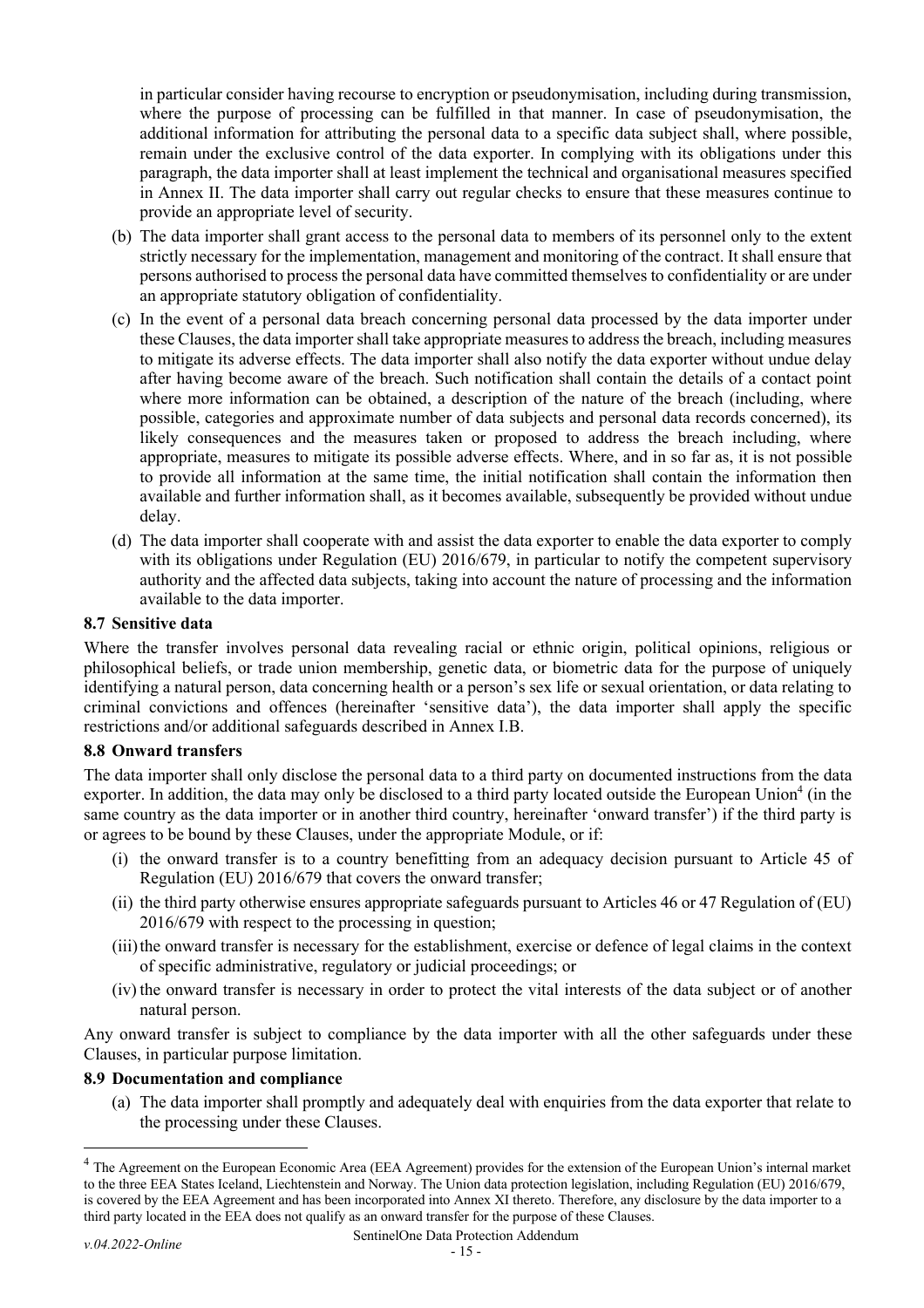- (b) The Parties shall be able to demonstrate compliance with these Clauses. In particular, the data importer shall keep appropriate documentation on the processing activities carried out on behalf of the data exporter.
- (c) The data importer shall make available to the data exporter all information necessary to demonstrate compliance with the obligations set out in these Clauses and at the data exporter's request, allow for and contribute to audits of the processing activities covered by these Clauses, at reasonable intervals or if there are indications of non- compliance. In deciding on a review or audit, the data exporter may take into account relevant certifications held by the data importer.
- (d) The data exporter may choose to conduct the audit by itself or mandate an independent auditor. Audits may include inspections at the premises or physical facilities of the data importer and shall, where appropriate, be carried out with reasonable notice.
- (e) The Parties shall make the information referred to in paragraphs (b) and (c), including the results of any audits, available to the competent supervisory authority on request.

# **MODULE THREE: Transfer processor to processor**

# **8.1 Instructions**

- (a) The data exporter has informed the data importer that it acts as processor under the instructions of its controller(s), which the data exporter shall make available to the data importer prior to processing.
- (b) The data importer shall process the personal data only on documented instructions from the controller, as communicated to the data importer by the data exporter, and any additional documented instructions from the data exporter. Such additional instructions shall not conflict with the instructions from the controller. The controller or data exporter may give further documented instructions regarding the data processing throughout the duration of the contract.
- (c) The data importer shall immediately inform the data exporter if it is unable to follow those instructions. Where the data importer is unable to follow the instructions from the controller, the data exporter shall immediately notify the controller.
- (d) The data exporter warrants that it has imposed the same data protection obligations on the data importer as set out in the contract or other legal act under Union or Member State law between the controller and the data exporter<sup>5</sup>.

# **8.2 Purpose limitation**

The data importer shall process the personal data only for the specific purpose(s) of the transfer, as set out in Annex I. B., unless on further instructions from the controller, as communicated to the data importer by the data exporter, or from the data exporter.

# **8.3 Transparency**

On request, the data exporter shall make a copy of these Clauses, including the Appendix as completed by the Parties, available to the data subject free of charge. To the extent necessary to protect business secrets or other confidential information, including personal data, the data exporter may redact part of the text of the Appendix prior to sharing a copy, but shall provide a meaningful summary where the data subject would otherwise not be able to understand its content or exercise his/her rights. On request, the Parties shall provide the data subject with the reasons for the redactions, to the extent possible without revealing the redacted information.

# **8.4 Accuracy**

If the data importer becomes aware that the personal data it has received is inaccurate, or has become outdated, it shall inform the data exporter without undue delay. In this case, the data importer shall cooperate with the data exporter to rectify or erase the data.

# **8.5 Duration of processing and erasure or return of data**

Processing by the data importer shall only take place for the duration specified in Annex I.B. After the end of the provision of the processing services, the data importer shall, at the choice of the data exporter, delete all personal data processed on behalf of the controller and certify to the data exporter that it has done so, or return to the data exporter all personal data processed on its behalf and delete existing copies. Until the data is deleted or returned, the data importer shall continue to ensure compliance with these Clauses. In case of local laws applicable to the

<sup>5</sup> See Article 28(4) of Regulation (EU) 2016/679 and, where the controller is an EU institution or body, Article 29(4) of Regulation (EU) 2018/1725.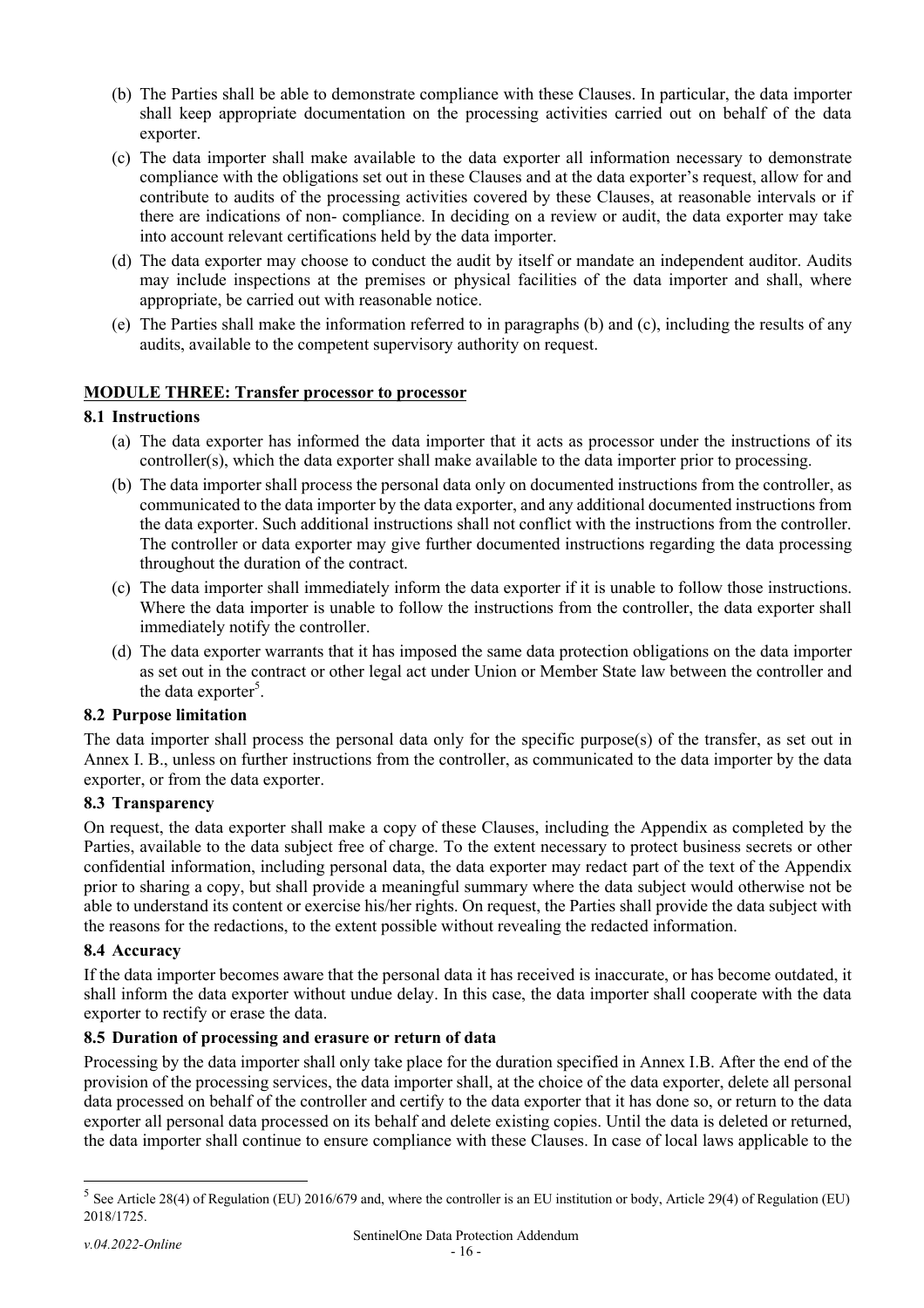data importer that prohibit return or deletion of the personal data, the data importer warrants that it will continue to ensure compliance with these Clauses and will only process it to the extent and for as long as required under that local law. This is without prejudice to Clause 14, in particular the requirement for the data importer under Clause 14(e) to notify the data exporter throughout the duration of the contract if it has reason to believe that it is or has become subject to laws or practices not in line with the requirements under Clause 14(a).

### **8.6 Security of processing**

- (a) The data importer and, during transmission, also the data exporter shall implement appropriate technical and organisational measures to ensure the security of the data, including protection against a breach of security leading to accidental or unlawful destruction, loss, alteration, unauthorised disclosure or access to that data (hereinafter 'personal data breach'). In assessing the appropriate level of security, they shall take due account of the state of the art, the costs of implementation, the nature, scope, context and purpose(s) of processing and the risks involved in the processing for the data subject. The Parties shall in particular consider having recourse to encryption or pseudonymisation, including during transmission, where the purpose of processing can be fulfilled in that manner. In case of pseudonymisation, the additional information for attributing the personal data to a specific data subject shall, where possible, remain under the exclusive control of the data exporter or the controller. In complying with its obligations under this paragraph, the data importer shall at least implement the technical and organisational measures specified in Annex II. The data importer shall carry out regular checks to ensure that these measures continue to provide an appropriate level of security.
- (b) The data importer shall grant access to the data to members of its personnel only to the extent strictly necessary for the implementation, management and monitoring of the contract. It shall ensure that persons authorised to process the personal data have committed themselves to confidentiality or are under an appropriate statutory obligation of confidentiality.
- (c) In the event of a personal data breach concerning personal data processed by the data importer under these Clauses, the data importer shall take appropriate measures to address the breach, including measures to mitigate its adverse effects. The data importer shall also notify, without undue delay, the data exporter and, where appropriate and feasible, the controller after having become aware of the breach. Such notification shall contain the details of a contact point where more information can be obtained, a description of the nature of the breach (including, where possible, categories and approximate number of data subjects and personal data records concerned), its likely consequences and the measures taken or proposed to address the data breach, including measures to mitigate its possible adverse effects. Where, and in so far as, it is not possible to provide all information at the same time, the initial notification shall contain the information then available and further information shall, as it becomes available, subsequently be provided without undue delay.
- (d) The data importer shall cooperate with and assist the data exporter to enable the data exporter to comply with its obligations under Regulation (EU) 2016/679, in particular to notify its controller so that the latter may in turn notify the competent supervisory authority and the affected data subjects, taking into account the nature of processing and the information available to the data importer.

# **8.7 Sensitive data**

Where the transfer involves personal data revealing racial or ethnic origin, political opinions, religious or philosophical beliefs, or trade union membership, genetic data, or biometric data for the purpose of uniquely identifying a natural person, data concerning health or a person's sex life or sexual orientation, or data relating to criminal convictions and offences (hereinafter 'sensitive data'), the data importer shall apply the specific restrictions and/or additional safeguards set out in Annex I.B.

#### **8.8 Onward transfers**

The data importer shall only disclose the personal data to a third party on documented instructions from the controller, as communicated to the data importer by the data exporter. In addition, the data may only be disclosed to a third party located outside the European Union<sup>6</sup> (6) (in the same country as the data importer or in another third country, hereinafter 'onward transfer') if the third party is or agrees to be bound by these Clauses, under the appropriate Module, or if:

<sup>&</sup>lt;sup>6</sup> The Agreement on the European Economic Area (EEA Agreement) provides for the extension of the European Union's internal market to the three EEA States Iceland, Liechtenstein and Norway. The Union data protection legislation, including Regulation (EU) 2016/679, is covered by the EEA Agreement and has been incorporated into Annex XI thereto. Therefore, any disclosure by the data importer to a third party located in the EEA does not qualify as an onward transfer for the purposes of these Clauses.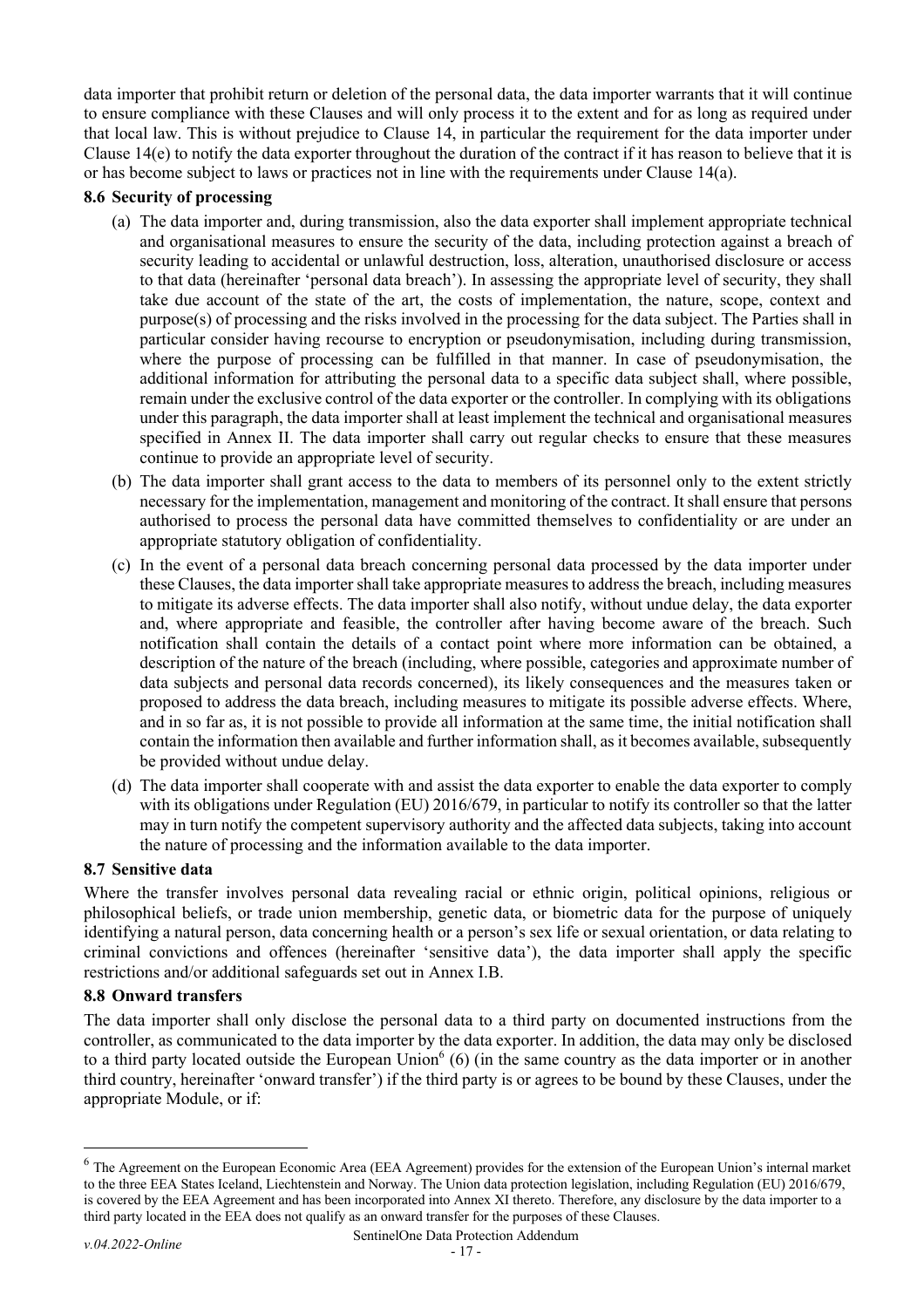- (i) the onward transfer is to a country benefitting from an adequacy decision pursuant to Article 45 of Regulation (EU) 2016/679 that covers the onward transfer;
- (ii) the third party otherwise ensures appropriate safeguards pursuant to Articles 46 or 47 of Regulation (EU) 2016/679;
- (iii)the onward transfer is necessary for the establishment, exercise or defence of legal claims in the context of specific administrative, regulatory or judicial proceedings; or
- (iv) the onward transfer is necessary in order to protect the vital interests of the data subject or of another natural person.

Any onward transfer is subject to compliance by the data importer with all the other safeguards under these Clauses, in particular purpose limitation.

### **8.9 Documentation and compliance**

- (a) The data importer shall promptly and adequately deal with enquiries from the data exporter or the controller that relate to the processing under these Clauses.
- (b) The Parties shall be able to demonstrate compliance with these Clauses. In particular, the data importer shall keep appropriate documentation on the processing activities carried out on behalf of the controller.
- (c) The data importer shall make all information necessary to demonstrate compliance with the obligations set out in these Clauses available to the data exporter, which shall provide it to the controller.
- (d) The data importer shall allow for and contribute to audits by the data exporter of the processing activities covered by these Clauses, at reasonable intervals or if there are indications of non-compliance. The same shall apply where the data exporter requests an audit on instructions of the controller. In deciding on an audit, the data exporter may take into account relevant certifications held by the data importer.
- (e) Where the audit is carried out on the instructions of the controller, the data exporter shall make the results available to the controller.
- (f) The data exporter may choose to conduct the audit by itself or mandate an independent auditor. Audits may include inspections at the premises or physical facilities of the data importer and shall, where appropriate, be carried out with reasonable notice.
- (g) The Parties shall make the information referred to in paragraphs (b) and (c), including the results of any audits, available to the competent supervisory authority on request.

# **MODULE FOUR: Transfer processor to controller**

#### **8.1 Instructions**

- (a) The data exporter shall process the personal data only on documented instructions from the data importer acting as its controller.
- (b) The data exporter shall immediately inform the data importer if it is unable to follow those instructions, including if such instructions infringe Regulation (EU) 2016/679 or other Union or Member State data protection law.
- (c) The data importer shall refrain from any action that would prevent the data exporter from fulfilling its obligations under Regulation (EU) 2016/679, including in the context of sub-processing or as regards cooperation with competent supervisory authorities.
- (d) After the end of the provision of the processing services, the data exporter shall, at the choice of the data importer, delete all personal data processed on behalf of the data importer and certify to the data importer that it has done so, or return to the data importer all personal data processed on its behalf and delete existing copies

# **8.2 Security of processing**

(a) The Parties shall implement appropriate technical and organisational measures to ensure the security of the data, including during transmission, and protection against a breach of security leading to accidental or unlawful destruction, loss, alteration, unauthorised disclosure or access (hereinafter 'personal data breach'). In assessing the appropriate level of security, they shall take due account of the state of the art, the costs of implementation, the nature of the personal data<sup>7</sup> (7), the nature, scope, context and purpose(s)

 $<sup>7</sup>$  This includes whether the transfer and further processing involves personal data revealing racial or ethnic origin, political opinions,</sup> religious or philosophical beliefs, or trade union membership, genetic data or biometric data for the purpose of uniquely identifying a natural person, data concerning health or a person's sex life or sexual orientation, or data relating to criminal convictions or offences.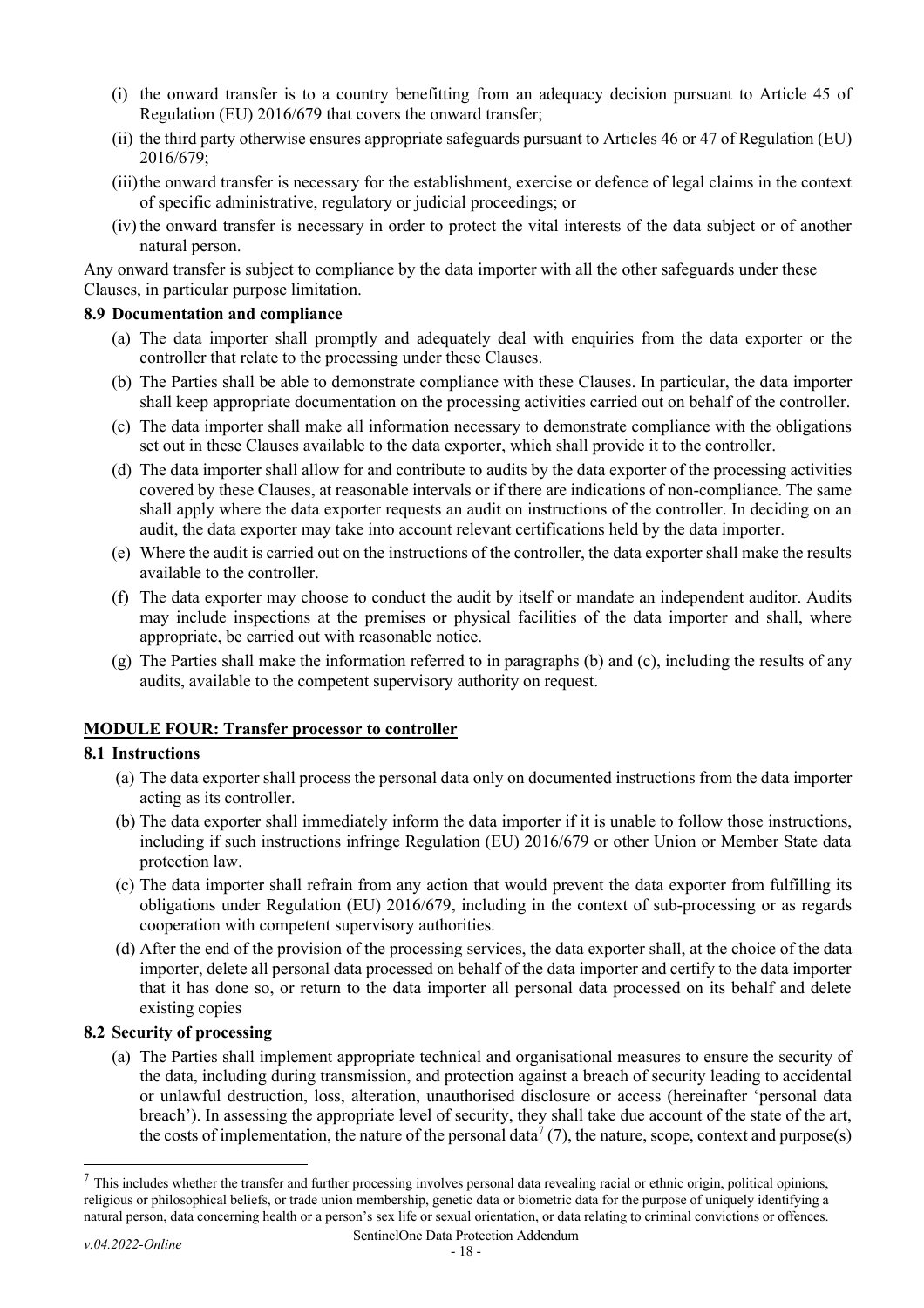of processing and the risks involved in the processing for the data subjects, and in particular consider having recourse to encryption or pseudonymisation, including during transmission, where the purpose of processing can be fulfilled in that manner.

- (b) The data exporter shall assist the data importer in ensuring appropriate security of the data in accordance with paragraph (a). In case of a personal data breach concerning the personal data processed by the data exporter under these Clauses, the data exporter shall notify the data importer without undue delay after becoming aware of it and assist the data importer in addressing the breach.
- (c) The data exporter shall ensure that persons authorised to process the personal data have committed themselves to confidentiality or are under an appropriate statutory obligation of confidentiality.

# **8.3 Documentation and compliance**

- (a) The Parties shall be able to demonstrate compliance with these Clauses.
- (b) The data exporter shall make available to the data importer all information necessary to demonstrate compliance with its obligations under these Clauses and allow for and contribute to audits.

#### *Clause 9*

#### **Use of sub-processors**

# **MODULE TWO: Transfer controller to processor**

- (a) GENERAL WRITTEN AUTHORISATION The data importer has the data exporter's general authorisation for the engagement of sub-processor(s) from an agreed list. The data importer shall specifically inform the data exporter in writing of any intended changes to that list through the addition or replacement of subprocessors at least ten (10) business days in advance, thereby giving the data exporter sufficient time to be able to object to such changes prior to the engagement of the sub-processor(s). The data importer shall provide the data exporter with the information necessary to enable the data exporter to exercise its right to object.
- (b) Where the data importer engages a sub-processor to carry out specific processing activities (on behalf of the data exporter), it shall do so by way of a written contract that provides for, in substance, the same data protection obligations as those binding the data importer under these Clauses, including in terms of thirdparty beneficiary rights for data subjects. <sup>8</sup> The Parties agree that, by complying with this Clause, the data importer fulfils its obligations under Clause 8.8. The data importer shall ensure that the sub-processor complies with the obligations to which the data importer is subject pursuant to these Clauses.
- (c) The data importer shall provide, at the data exporter's request, a copy of such a sub-processor agreement and any subsequent amendments to the data exporter. To the extent necessary to protect business secrets or other confidential information, including personal data, the data importer may redact the text of the agreement prior to sharing a copy.
- (d) The data importer shall remain fully responsible to the data exporter for the performance of the subprocessor's obligations under its contract with the data importer. The data importer shall notify the data exporter of any failure by the sub-processor to fulfil its obligations under that contract.
- (e) The data importer shall agree a third-party beneficiary clause with the sub-processor whereby in the event the data importer has factually disappeared, ceased to exist in law or has become insolvent – the data exporter shall have the right to terminate the sub-processor contract and to instruct the sub-processor to erase or return the personal data.

# **MODULE THREE: Transfer processor to processor**

(a) OPTION 1: SPECIFIC PRIOR AUTHORISATION The data importer shall not sub-contract any of its processing activities performed on behalf of the data exporter under these Clauses to a sub-processor without the prior specific written authorisation of the controller. The data importer shall submit the request for specific authorisation at least ten (10) business days prior to the engagement of the sub-processor,

<sup>&</sup>lt;sup>8</sup> This requirement may be satisfied by the sub-processor acceding to these Clauses under the appropriate Module, in accordance with Clause 7.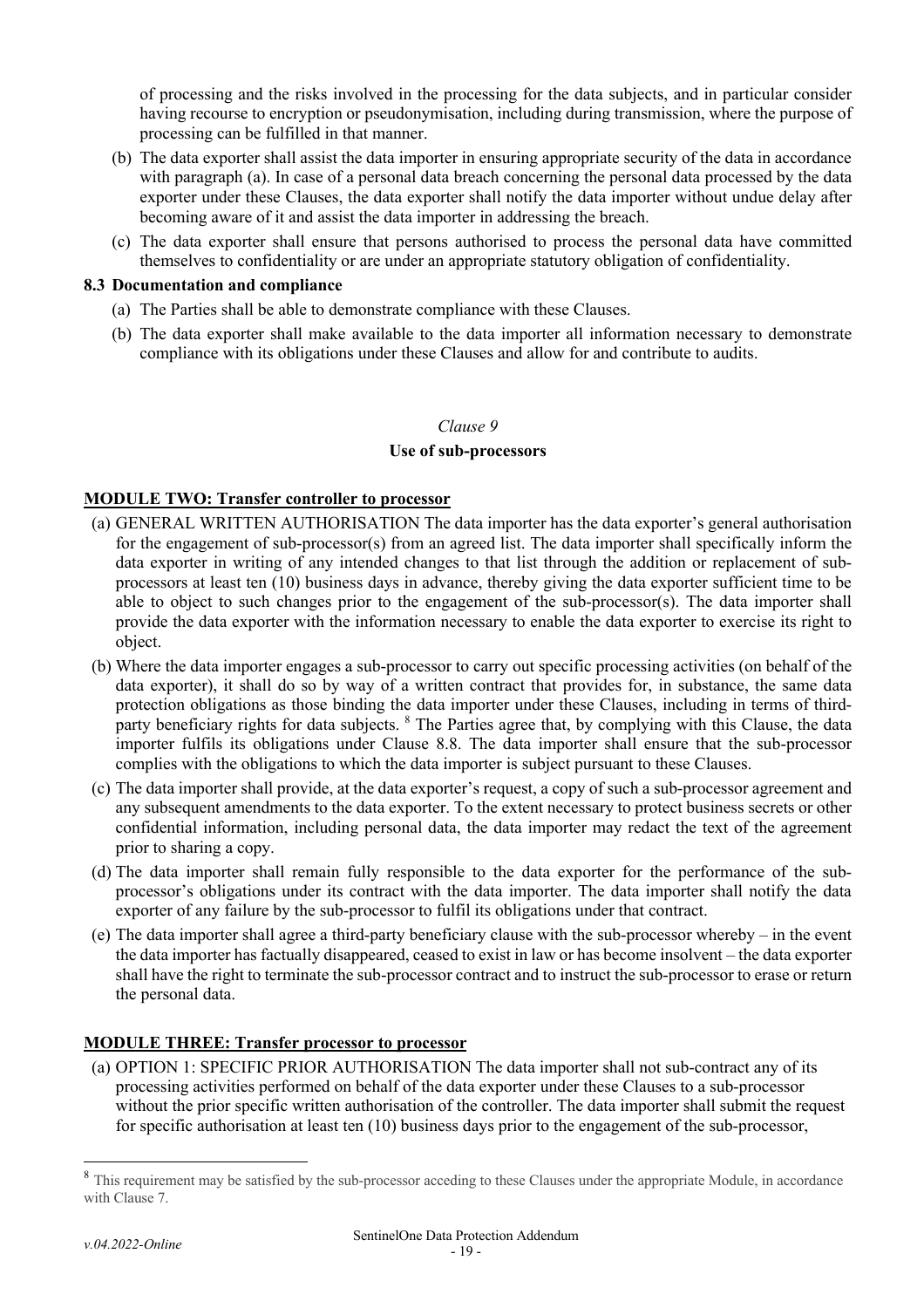together with the information necessary to enable the controller to decide on the authorisation. It shall inform the data exporter of such engagement. The list of sub- processors already authorised by the controller can be found in Annex III. The Parties shall keep Annex III up to date.

- (b) Where the data importer engages a sub-processor to carry out specific processing activities (on behalf of the controller), it shall do so by way of a written contract that provides for, in substance, the same data protection obligations as those binding the data importer under these Clauses, including in terms of third-party beneficiary rights for data subjects. <sup>9</sup> The Parties agree that, by complying with this Clause, the data importer fulfils its obligations under Clause 8.8. The data importer shall ensure that the sub-processor complies with the obligations to which the data importer is subject pursuant to these Clauses.
- (c) The data importer shall provide, at the data exporter's or controller's request, a copy of such a sub-processor agreement and any subsequent amendments. To the extent necessary to protect business secrets or other confidential information, including personal data, the data importer may redact the text of the agreement prior to sharing a copy.
- (d) The data importer shall remain fully responsible to the data exporter for the performance of the subprocessor's obligations under its contract with the data importer. The data importer shall notify the data exporter of any failure by the sub-processor to fulfil its obligations under that contract.
- (e) The data importer shall agree a third-party beneficiary clause with the sub-processor whereby in the event the data importer has factually disappeared, ceased to exist in law or has become insolvent – the data exporter shall have the right to terminate the sub-processor contract and to instruct the sub-processor to erase or return the personal data.

### *Clause 10*

# **Data subject rights**

# **MODULE ONE: Transfer controller to controller**

- (a) The data importer, where relevant with the assistance of the data exporter, shall deal with any enquiries and requests it receives from a data subject relating to the processing of his/her personal data and the exercise of his/her rights under these Clauses without undue delay and at the latest within one month of the receipt of the enquiry or request. <sup>10</sup> The data importer shall take appropriate measures to facilitate such enquiries, requests and the exercise of data subject rights. Any information provided to the data subject shall be in an intelligible and easily accessible form, using clear and plain language.
- (b) In particular, upon request by the data subject the data importer shall, free of charge:
	- (i) provide confirmation to the data subject as to whether personal data concerning him/her is being processed and, where this is the case, a copy of the data relating to him/her and the information in Annex I; if personal data has been or will be onward transferred, provide information on recipients or categories of recipients (as appropriate with a view to providing meaningful information) to which the personal data has been or will be onward transferred, the purpose of such onward transfers and their ground pursuant to Clause 8.7; and provide information on the right to lodge a complaint with a supervisory authority in accordance with Clause  $12(c)(i)$ ;
	- (ii) rectify inaccurate or incomplete data concerning the data subject;
	- (iii) erase personal data concerning the data subject if such data is being or has been processed in violation of any of these Clauses ensuring third-party beneficiary rights, or if the data subject withdraws the consent on which the processing is based.
- (c) Where the data importer processes the personal data for direct marketing purposes, it shall cease processing for such purposes if the data subject objects to it.
- (d) The data importer shall not make a decision based solely on the automated processing of the personal data transferred (hereinafter 'automated decision'), which would produce legal effects concerning the data subject or similarly significantly affect him/her, unless with the explicit consent of the data subject or if authorised to do so under the laws of the country of destination, provided that such laws lays down suitable measures to

<sup>&</sup>lt;sup>9</sup> This requirement may be satisfied by the sub-processor acceding to these Clauses under the appropriate Module, in accordance with Clause 7.

 $10$  That period may be extended by a maximum of two more months, to the extent necessary taking into account the complexity and number of requests. The data importer shall duly and promptly inform the data subject of any such extension.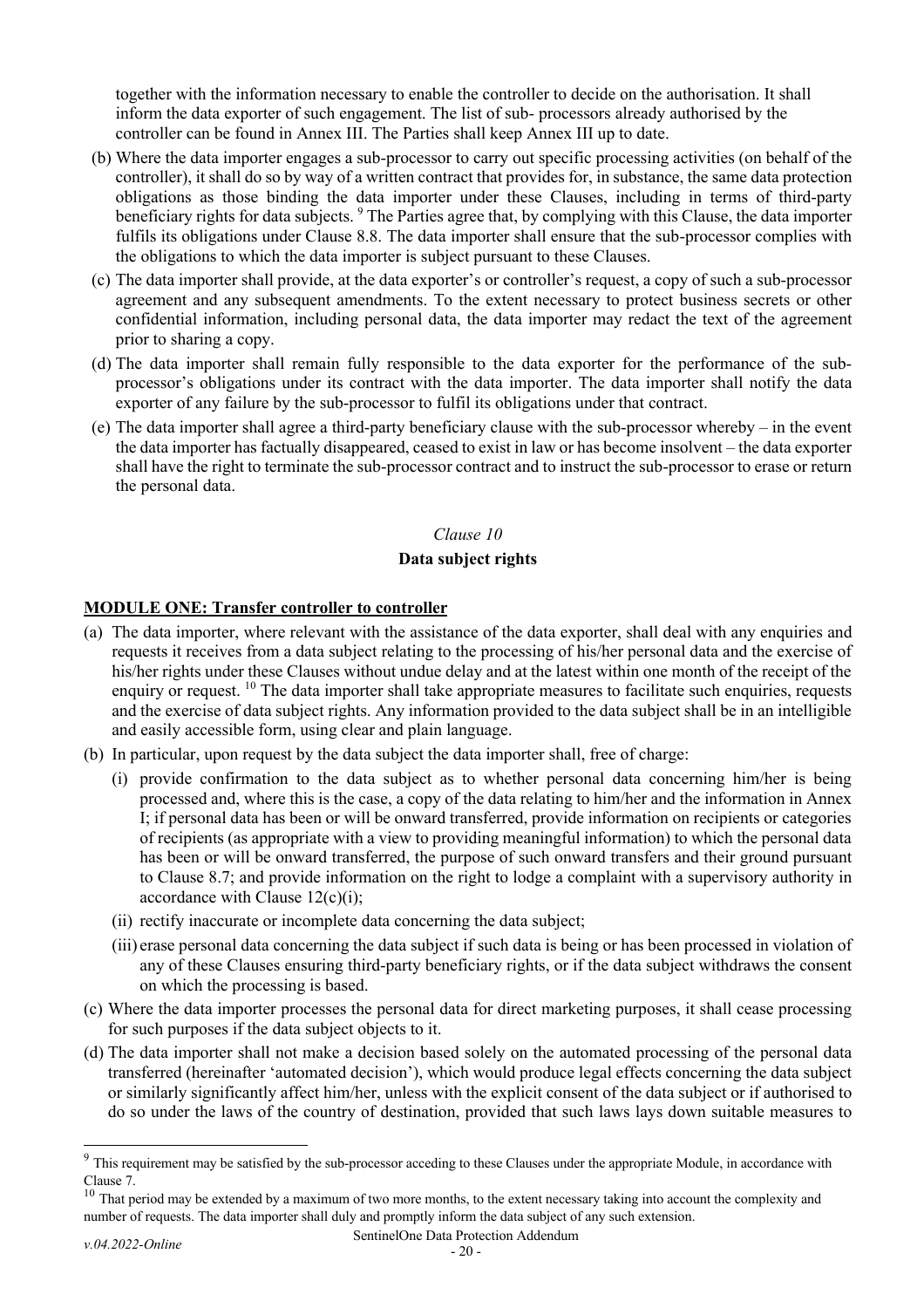safeguard the data subject's rights and legitimate interests. In this case, the data importer shall, where necessary in cooperation with the data exporter:

- (i) inform the data subject about the envisaged automated decision, the envisaged consequences and the logic involved; and
- (ii) implement suitable safeguards, at least by enabling the data subject to contest the decision, express his/her point of view and obtain review by a human being.
- (e) Where requests from a data subject are excessive, in particular because of their repetitive character, the data importer may either charge a reasonable fee taking into account the administrative costs of granting the request or refuse to act on the request.
- (f) The data importer may refuse a data subject's request if such refusal is allowed under the laws of the country of destination and is necessary and proportionate in a democratic society to protect one of the objectives listed in Article 23(1) of Regulation (EU) 2016/679.
- (g) If the data importer intends to refuse a data subject's request, it shall inform the data subject of the reasons for the refusal and the possibility of lodging a complaint with the competent supervisory authority and/or seeking judicial redress.

### **MODULE TWO: Transfer controller to processor**

- (a) The data importer shall promptly notify the data exporter of any request it has received from a data subject. It shall not respond to that request itself unless it has been authorised to do so by the data exporter.
- (b) The data importer shall assist the data exporter in fulfilling its obligations to respond to data subjects' requests for the exercise of their rights under Regulation (EU) 2016/679. In this regard, the Parties shall set out in Annex II the appropriate technical and organisational measures, taking into account the nature of the processing, by which the assistance shall be provided, as well as the scope and the extent of the assistance required.
- (c) In fulfilling its obligations under paragraphs (a) and (b), the data importer shall comply with the instructions from the data exporter.

#### **MODULE THREE: Transfer processor to processor**

- (a) The data importer shall promptly notify the data exporter and, where appropriate, the controller of any request it has received from a data subject, without responding to that request unless it has been authorised to do so by the controller.
- (b) The data importer shall assist, where appropriate in cooperation with the data exporter, the controller in fulfilling its obligations to respond to data subjects' requests for the exercise of their rights under Regulation (EU) 2016/679 or Regulation (EU) 2018/1725, as applicable. In this regard, the Parties shall set out in Annex II the appropriate technical and organisational measures, taking into account the nature of the processing, by which the assistance shall be provided, as well as the scope and the extent of the assistance required.
- (c) In fulfilling its obligations under paragraphs (a) and (b), the data importer shall comply with the instructions from the controller, as communicated by the data exporter.

#### **MODULE FOUR: Transfer processor to controller**

The Parties shall assist each other in responding to enquiries and requests made by data subjects under the local law applicable to the data importer or, for data processing by the data exporter in the EU, under Regulation (EU) 2016/679.

#### *Clause 11*

#### **Redress**

(a) The data importer shall inform data subjects in a transparent and easily accessible format, through individual notice or on its website, of a contact point authorised to handle complaints. It shall deal promptly with any complaints it receives from a data subject.

**MODULE ONE: Transfer controller to controller** 

**MODULE TWO: Transfer controller to processor** 

#### **MODULE THREE: Transfer processor to processor**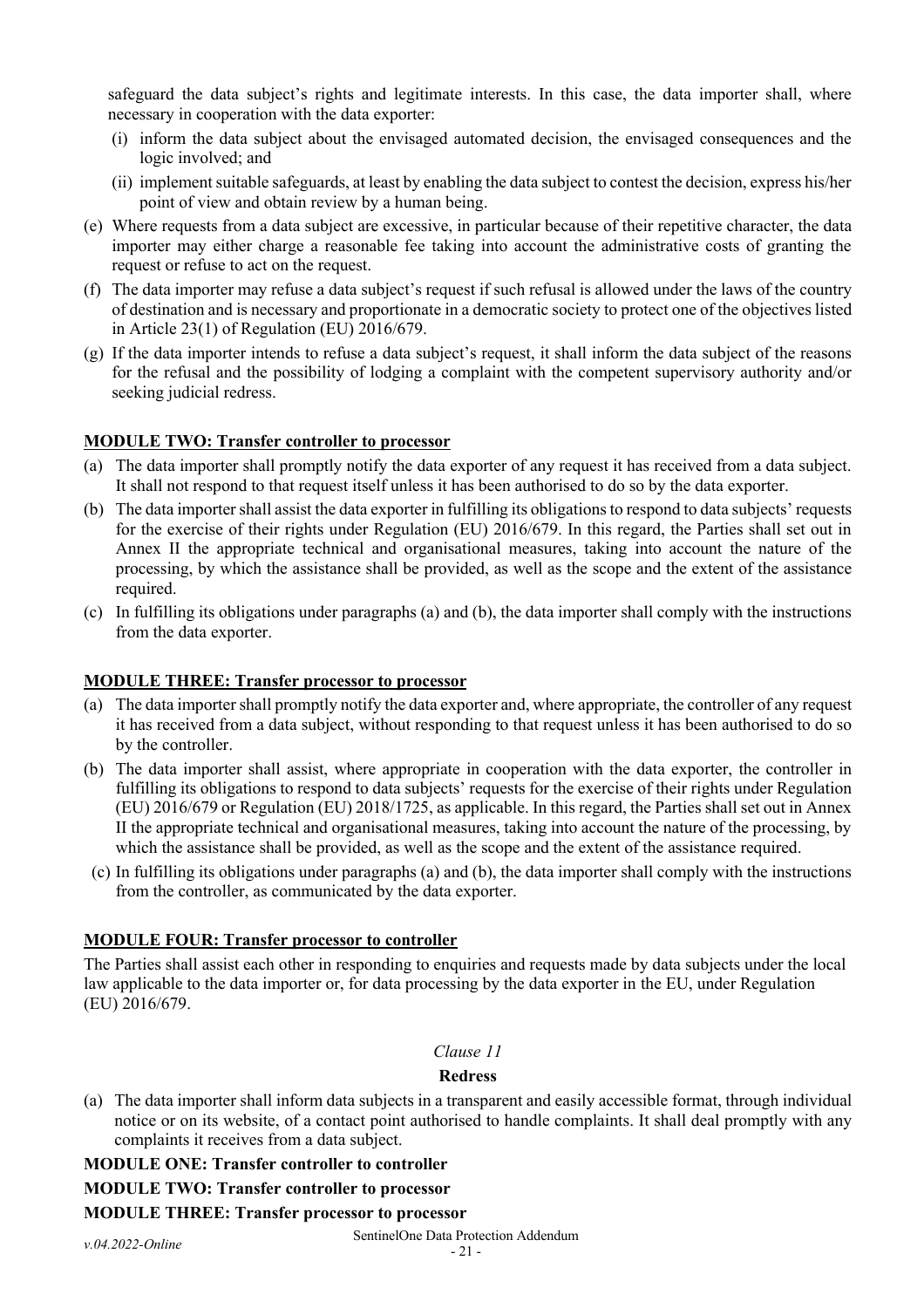- (b) In case of a dispute between a data subject and one of the Parties as regards compliance with these Clauses, that Party shall use its best efforts to resolve the issue amicably in a timely fashion. The Parties shall keep each other informed about such disputes and, where appropriate, cooperate in resolving them.
- (c) Where the data subject invokes a third-party beneficiary right pursuant to Clause 3, the data importer shall accept the decision of the data subject to:
	- (i) lodge a complaint with the supervisory authority in the Member State of his/her habitual residence or place of work, or the competent supervisory authority pursuant to Clause 13;
	- (ii) refer the dispute to the competent courts within the meaning of Clause 18.
- (d) The Parties accept that the data subject may be represented by a not-for-profit body, organisation or association under the conditions set out in Article 80(1) of Regulation (EU) 2016/679.
- (e) The data importer shall abide by a decision that is binding under the applicable EU or Member State law.
- (f) The data importer agrees that the choice made by the data subject will not prejudice his/her substantive and procedural rights to seek remedies in accordance with applicable laws.

### **Liability**

# **MODULE ONE: Transfer controller to controller**

### **MODULE FOUR: Transfer processor to controller**

- (a) Each Party shall be liable to the other Party/ies for any damages it causes the other Party/ies by any breach of these Clauses.
- (b) Each Party shall be liable to the data subject, and the data subject shall be entitled to receive compensation, for any material or non-material damages that the Party causes the data subject by breaching the third-party beneficiary rights under these Clauses. This is without prejudice to the liability of the data exporter under Regulation (EU) 2016/679.
- (c) Where more than one Party is responsible for any damage caused to the data subject as a result of a breach of these Clauses, all responsible Parties shall be jointly and severally liable and the data subject is entitled to bring an action in court against any of these Parties.
- (d) The Parties agree that if one Party is held liable under paragraph (c), it shall be entitled to claim back from the other Party/ies that part of the compensation corresponding to its/their responsibility for the damage.
- (e) The data importer may not invoke the conduct of a processor or sub-processor to avoid its own liability.

# **MODULE TWO: Transfer controller to processor**

# **MODULE THREE: Transfer processor to processor**

- (a) Each Party shall be liable to the other Party/ies for any damages it causes the other Party/ies by any breach of these Clauses.
- (b) The data importer shall be liable to the data subject, and the data subject shall be entitled to receive compensation, for any material or non-material damages the data importer or its sub-processor causes the data subject by breaching the third-party beneficiary rights under these Clauses.
- (c) Notwithstanding paragraph (b), the data exporter shall be liable to the data subject, and the data subject shall be entitled to receive compensation, for any material or non-material damages the data exporter or the data importer (or its sub- processor) causes the data subject by breaching the third-party beneficiary rights under these Clauses. This is without prejudice to the liability of the data exporter and, where the data exporter is a processor acting on behalf of a controller, to the liability of the controller under Regulation (EU) 2016/679 or Regulation (EU) 2018/1725, as applicable.
- (d) The Parties agree that if the data exporter is held liable under paragraph (c) for damages caused by the data importer (or its sub-processor), it shall be entitled to claim back from the data importer that part of the compensation corresponding to the data importer's responsibility for the damage.
- (e) Where more than one Party is responsible for any damage caused to the data subject as a result of a breach of these Clauses, all responsible Parties shall be jointly and severally liable and the data subject is entitled to bring an action in court against any of these Parties.
- (f) The Parties agree that if one Party is held liable under paragraph (e), it shall be entitled to claim back from the other Party/ies that part of the compensation corresponding to its/their responsibility for the damage.
- (g) The data importer may not invoke the conduct of a sub-processor to avoid its own liability.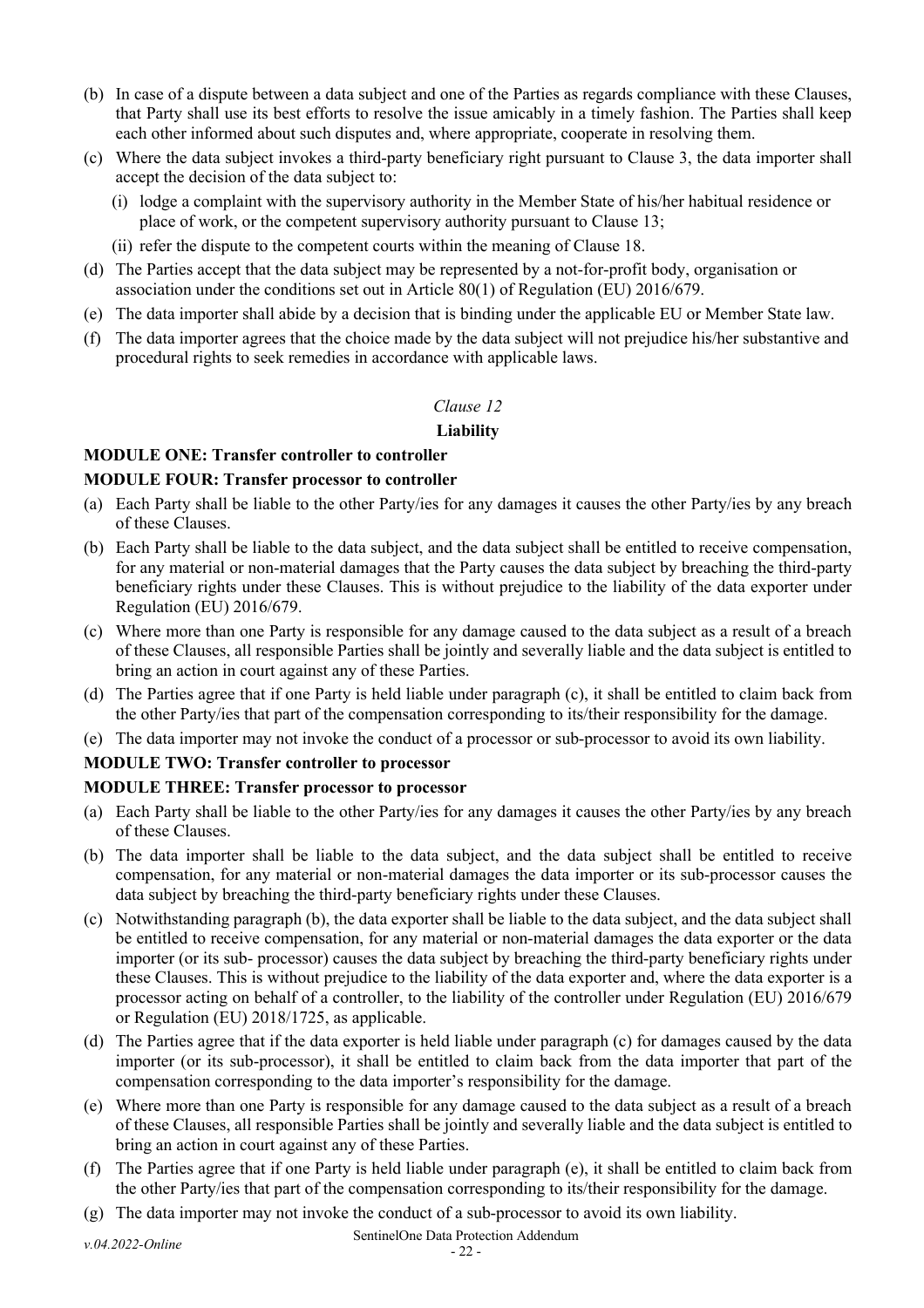### **Supervision**

# **MODULE ONE: Transfer controller to controller**

# **MODULE TWO: Transfer controller to processor**

### **MODULE THREE: Transfer processor to processor**

- (a) The supervisory authority of the Member State in which the representative within the meaning of Article 27(1) of Regulation (EU) 2016/679 is established, as indicated in Annex I.C, shall act as competent supervisory authority.
- (b) The data importer agrees to submit itself to the jurisdiction of and cooperate with the competent supervisory authority in any procedures aimed at ensuring compliance with these Clauses. In particular, the data importer agrees to respond to enquiries, submit to audits and comply with the measures adopted by the supervisory authority, including remedial and compensatory measures. It shall provide the supervisory authority with written confirmation that the necessary actions have been taken.

# SECTION III – LOCAL LAWS AND OBLIGATIONS IN CASE OF ACCESS BY PUBLIC AUTHORITIES

### *Clause 14*

# **Local laws and practices affecting compliance with the Clauses**

# **MODULE ONE: Transfer controller to controller**

# **MODULE TWO: Transfer controller to processor**

# **MODULE THREE: Transfer processor to processor**

**MODULE FOUR: Transfer processor to controller** *(where the EU processor combines the personal data received from the third country-controller with personal data collected by the processor in the EU)*

- (a) The Parties warrant that they have no reason to believe that the laws and practices in the third country of destination applicable to the processing of the personal data by the data importer, including any requirements to disclose personal data or measures authorising access by public authorities, prevent the data importer from fulfilling its obligations under these Clauses. This is based on the understanding that laws and practices that respect the essence of the fundamental rights and freedoms and do not exceed what is necessary and proportionate in a democratic society to safeguard one of the objectives listed in Article 23(1) of Regulation (EU) 2016/679, are not in contradiction with these Clauses.
- (b) The Parties declare that in providing the warranty in paragraph (a), they have taken due account in particular of the following elements:
	- (i) the specific circumstances of the transfer, including the length of the processing chain, the number of actors involved and the transmission channels used; intended onward transfers; the type of recipient; the purpose of processing; the categories and format of the transferred personal data; the economic sector in which the transfer occurs; the storage location of the data transferred;the laws and practices of the third country of destination– including those requiring the disclosure of data to public authorities or authorising access by such authorities – relevant in light of the specific circumstances of the transfer, and the applicable limitations and safeguards  $11$  (12);

<sup>&</sup>lt;sup>11</sup> As regards the impact of such laws and practices on compliance with these Clauses, different elements may be considered as part of an overall assessment. Such elements may include relevant and documented practical experience with prior instances of requests for disclosure from public authorities, or the absence of such requests, covering a sufficiently representative time-frame. This refers in particular to internal records or other documentation, drawn up on a continuous basis in accordance with due diligence and certified at senior management level, provided that this information can be lawfully shared with third parties. Where this practical experience is relied upon to conclude that the data importer will not be prevented from complying with these Clauses, it needs to be supported by other relevant, objective elements, and it is for the Parties to consider carefully whether these elements together carry sufficient weight, in terms of their reliability and representativeness, to support this conclusion. In particular, the Parties have to take into account whether their practical experience is corroborated and not contradicted by publicly available or otherwise accessible, reliable information on the existence or absence of requests within the same sector and/or the application of the law in practice, such as case law and reports by independent oversight bodies.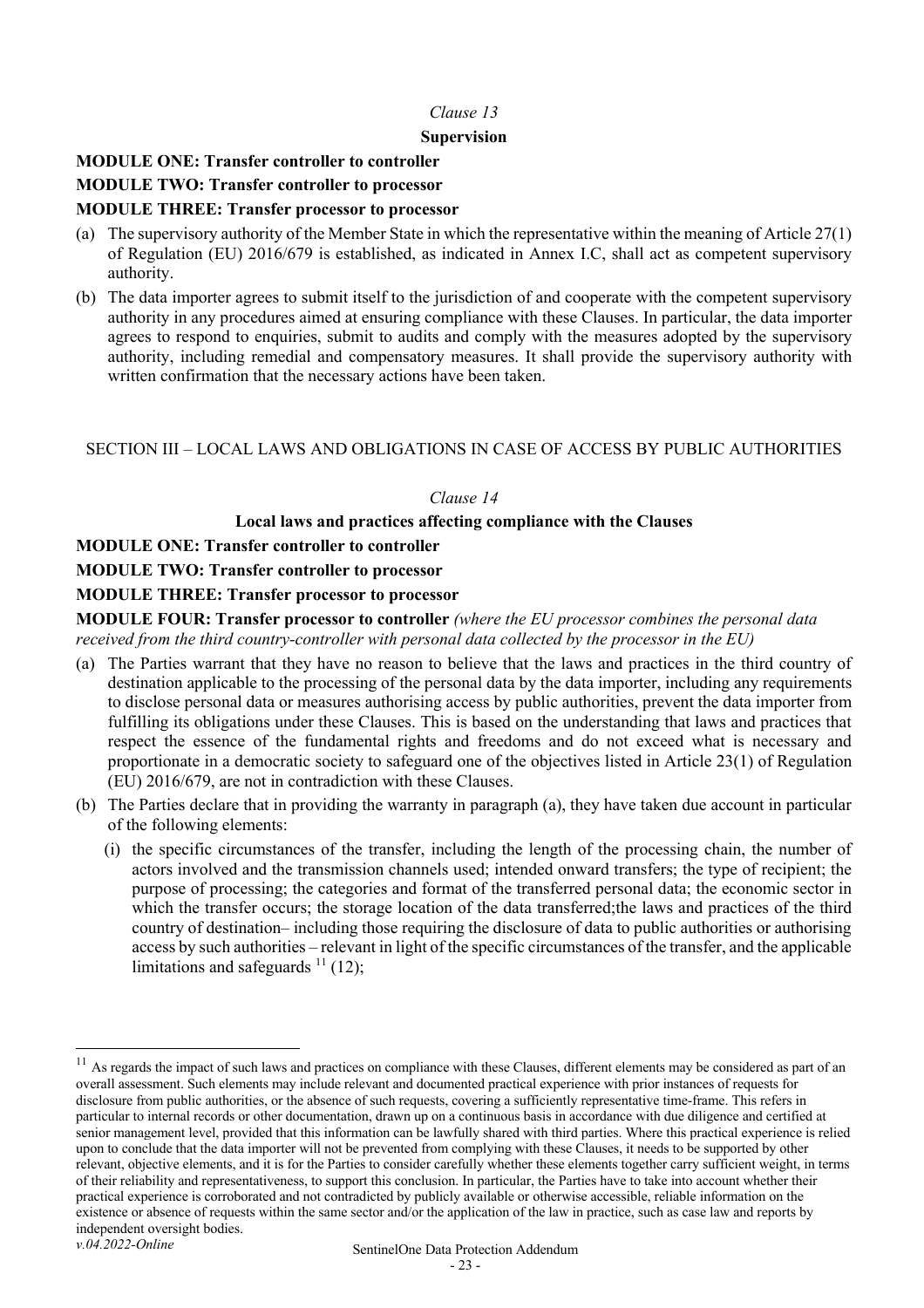- (ii) any relevant contractual, technical or organisational safeguards put in place to supplement the safeguards under these Clauses, including measures applied during transmission and to the processing of the personal data in the country of destination.
- (c) The data importer warrants that, in carrying out the assessment under paragraph (b), it has made its best efforts to provide the data exporter with relevant information and agrees that it will continue to cooperate with the data exporter in ensuring compliance with these Clauses.
- (d) The Parties agree to document the assessment under paragraph (b) and make it available to the competent supervisory authority on request.
- (e) The data importer agrees to notify the data exporter promptly if, after having agreed to these Clauses and for the duration of the contract, it has reason to believe that it is or has become subject to laws or practices not in line with the requirements under paragraph (a), including following a change in the laws of the third country or a measure (such as a disclosure request) indicating an application of such laws in practice that is not in line with the requirements in paragraph (a). [For Module Three: The data exporter shall forward the notification to the controller.]
- (f) Following a notification pursuant to paragraph (e), or if the data exporter otherwise has reason to believe that the data importer can no longer fulfil its obligations under these Clauses, the data exporter shall promptly identify appropriate measures (e.g. technical or organisational measures to ensure security and confidentiality) to be adopted by the data exporter and/or data importer to address the situation [for Module Three:, if appropriate in consultation with the controller]. The data exporter shall suspend the data transfer if it considers that no appropriate safeguards for such transfer can be ensured, or if instructed by [for Module Three: the controller or] the competent supervisory authority to do so. In this case, the data exporter shall be entitled to terminate the contract, insofar as it concerns the processing of personal data under these Clauses. If the contract involves more than two Parties, the data exporter may exercise this right to termination only with respect to the relevant Party, unless the Parties have agreed otherwise. Where the contract is terminated pursuant to this Clause, Clause 16(d) and (e) shall apply.

### **Obligations of the data importer in case of access by public authorities**

# **MODULE ONE: Transfer controller to controller**

# **MODULE TWO: Transfer controller to processor**

# **MODULE THREE: Transfer processor to processor**

**MODULE FOUR: Transfer processor to controller** *(where the EU processor combines the personal data received from the third country-controller with personal data collected by the processor in the EU)*

#### **Notification**

- (a) The data importer agrees to notify the data exporter and, where possible, the data subject promptly (if necessary with the help of the data exporter) if it:
	- (i) receives a legally binding request from a public authority, including judicial authorities, under the laws of the country of destination for the disclosure of personal data transferred pursuant to these Clauses; such notification shall include information about the personal data requested, the requesting authority, the legal basis for the request and the response provided; or
	- (ii) becomes aware of any direct access by public authorities to personal data transferred pursuant to these Clauses in accordance with the laws of the country of destination; such notification shall include all information available to the importer.
- [For Module Three: The data exporter shall forward the notification to the controller.]
- (b) If the data importer is prohibited from notifying the data exporter and/or the data subject under the laws of the country of destination, the data importer agrees to use its best efforts to obtain a waiver of the prohibition, with a view to communicating as much information as possible, as soon as possible. The data importer agrees to document its best efforts in order to be able to demonstrate them on request of the data exporter.
- (c) Where permissible under the laws of the country of destination, the data importer agrees to provide the data exporter, at regular intervals for the duration of the contract, with as much relevant information as possible on the requests received (in particular, number of requests, type of data requested, requesting authority/ies, whether requests have been challenged and the outcome of such challenges, etc.). [For Module Three: The data exporter shall forward the information to the controller.]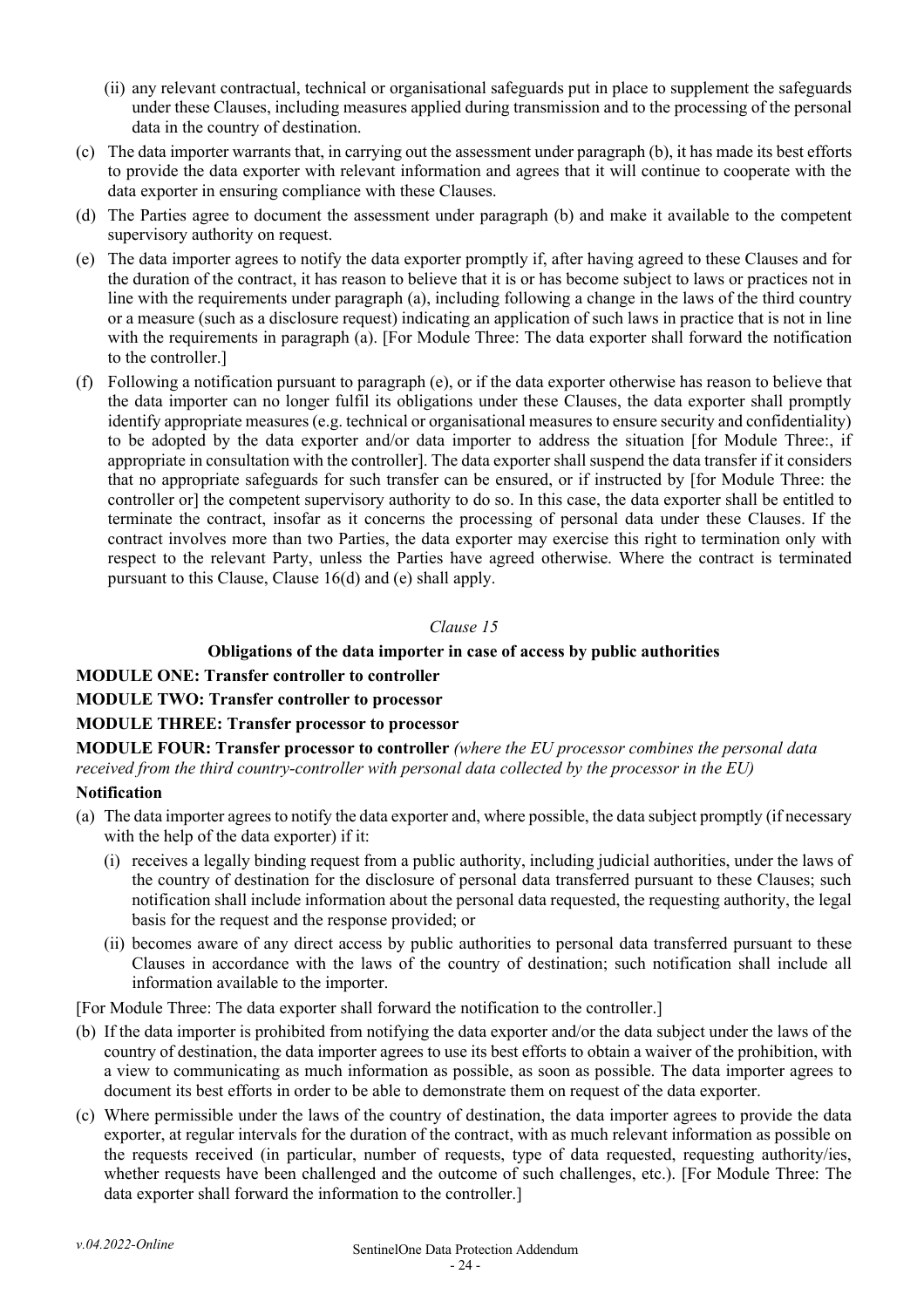- (d) The data importer agrees to preserve the information pursuant to paragraphs (a) to (c) for the duration of the contract and make it available to the competent supervisory authority on request.
- (e) Paragraphs (a) to (c) are without prejudice to the obligation of the data importer pursuant to Clause 14(e) and Clause 16 to inform the data exporter promptly where it is unable to comply with these Clauses.

### **15.2 Review of legality and data minimisation**

- (a) The data importer agrees to review the legality of the request for disclosure, in particular whether it remains within the powers granted to the requesting public authority, and to challenge the request if, after careful assessment, it concludes that there are reasonable grounds to consider that the request is unlawful under the laws of the country of destination, applicable obligations under international law and principles of international comity. The data importer shall, under the same conditions, pursue possibilities of appeal. When challenging a request, the data importer shall seek interim measures with a view to suspending the effects of the request until the competent judicial authority has decided on its merits. It shall not disclose the personal data requested until required to do so under the applicable procedural rules. These requirements are without prejudice to the obligations of the data importer under Clause 14(e).
- (b) The data importer agrees to document its legal assessment and any challenge to the request for disclosure and, to the extent permissible under the laws of the country of destination, make the documentation available to the data exporter. It shall also make it available to the competent supervisory authority on request. [For Module Three: The data exporter shall make the assessment available to the controller.]
- (c) The data importer agrees to provide the minimum amount of information permissible when responding to a request for disclosure, based on a reasonable interpretation of the request.

# SECTION IV – FINAL PROVISIONS *Clause 16* **Non-compliance with the Clauses and termination**

- (a) The data importer shall promptly inform the data exporter if it is unable to comply with these Clauses, for whatever reason.
- (b) In the event that the data importer is in breach of these Clauses or unable to comply with these Clauses, the data exporter shall suspend the transfer of personal data to the data importer until compliance is again ensured or the contract is terminated. This is without prejudice to Clause 14(f).
- (c) The data exporter shall be entitled to terminate the contract, insofar as it concerns the processing of personal data under these Clauses, where:
	- (i) the data exporter has suspended the transfer of personal data to the data importer pursuant to paragraph (b) and compliance with these Clauses is not restored within a reasonable time and in any event within one month of suspension;
	- (ii) the data importer is in substantial or persistent breach of these Clauses; or
	- (iii) the data importer fails to comply with a binding decision of a competent court or supervisory authority regarding its obligations under these Clauses.

In these cases, it shall inform the competent supervisory authority [for Module Three: and the controller] of such non- compliance. Where the contract involves more than two Parties, the data exporter may exercise this right to termination only with respect to the relevant Party, unless the Parties have agreed otherwise.

(d) [For Modules One, Two and Three: Personal data that has been transferred prior to the termination of the contract pursuant to paragraph (c) shall at the choice of the data exporter immediately be returned to the data exporter or deleted in its entirety. The same shall apply to any copies of the data.] [For Module Four: Personal data collected by the data exporter in the EU that has been transferred prior to the termination of the contract pursuant to paragraph (c) shall immediately be deleted in its entirety, including any copy thereof.] The data importer shall certify the deletion of the data to the data exporter. Until the data is deleted or returned, the data importer shall continue to ensure compliance with these Clauses. In case of local laws applicable to the data importer that prohibit the return or deletion of the transferred personal data, the data importer warrants that it will continue to ensure compliance with these Clauses and will only process the data to the extent and for as long as required under that local law.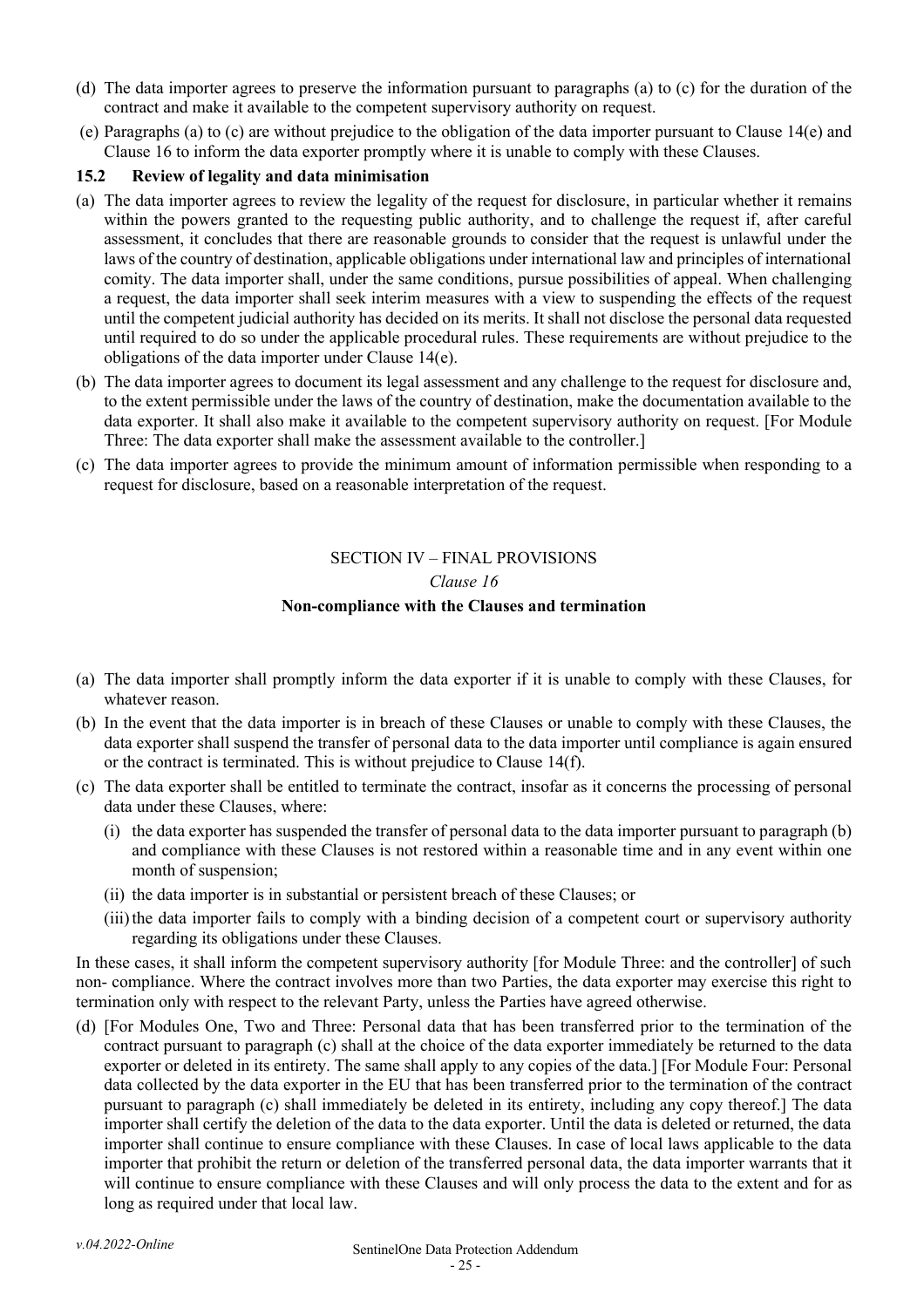(e) Either Party may revoke its agreement to be bound by these Clauses where (i) the European Commission adopts a decision pursuant to Article 45(3) of Regulation (EU) 2016/679 that covers the transfer of personal data to which these Clauses apply; or (ii) Regulation (EU) 2016/679 becomes part of the legal framework of the country to which the personal data is transferred. This is without prejudice to other obligations applying to the processing in question under Regulation (EU) 2016/679.

# *Clause 17*

### **Governing law**

# **MODULE ONE: Transfer controller to controller**

### **MODULE TWO: Transfer controller to processor**

#### **MODULE THREE: Transfer processor to processor**

These Clauses shall be governed by the law of the EU Member State in which the data exporter is established. Where such law does not allow for third-party beneficiary rights, they shall be governed by the law of another EU Member State that does allow for third-party beneficiary rights. The Parties agree that this shall be the law of The Netherlands.

#### **MODULE FOUR: Transfer processor to controller**

These Clauses shall be governed by the law of a country allowing for third-party beneficiary rights. The Parties agree that this shall be the law of *(specify country*).

#### *Clause 18*

### **Choice of forum and jurisdiction**

### **MODULE ONE: Transfer controller to controller**

# **MODULE TWO: Transfer controller to processor**

### **MODULE THREE: Transfer processor to processor**

- (a) Any dispute arising from these Clauses shall be resolved by the courts of an EU Member State.
- (b) The Parties agree that those shall be the courts of the Netherlands.
- (c) A data subject may also bring legal proceedings against the data exporter and/or data importer before the courts of the Member State in which he/she has his/her habitual residence.
- (d) The Parties agree to submit themselves to the jurisdiction of such courts.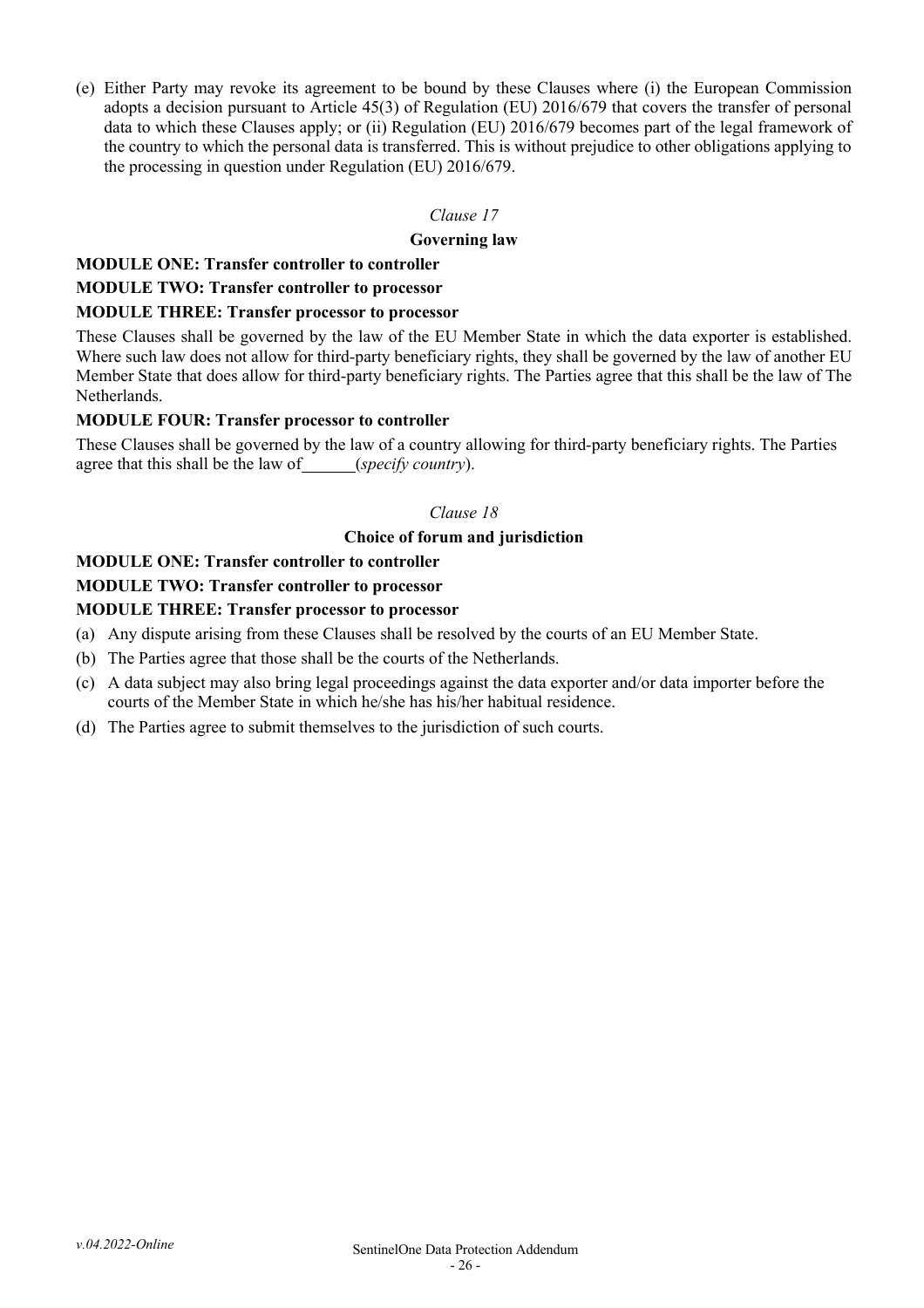# **A. LIST OF PARTIES**

### **Data exporter(s): Customer, as described in the DPA**

Activities relevant to the data transferred under these Clauses: SentinelOne will process Personal Data as necessary to perform the Solutions pursuant to the MSA.

**Signature**: As provided in the DPA

### **Data importer(s): SentinelOne and any relevant Contracted Processor**

Name: **SentinelOne, Inc.**

Address: 444 Castro Street, Suite 400, Mountain View, CA 94041- United States

Contact person's name: Claudio Gabbai

Contact person's position: DPO

Contact person's contact details:  $\frac{\text{privacy}}{\text{@sentinelone.com}}$ 

Activities relevant to the data transferred under these Clauses: SentinelOne will process Personal Data as necessary to perform the Solutions pursuant to the MSA.

**Signature**: As provided in the DPA

# **B. DESCRIPTION OF TRANSFER**

*Categories of data subjects whose personal data is transferred*

See Annex II.

# *Categories of personal data transferred*

See Annex II. *Sensitive data transferred (if applicable) and applied restrictions or safeguards that fully take into consideration the nature of the data and the risks involved, such as for instance strict purpose limitation, access restrictions (including access only for staff having followed specialised training), keeping a record of access to the data, restrictions for onward transfers or additional security measures.*

See Annex II.

*The frequency of the transfer (e.g. whether the data is transferred on a one-off or continuous basis).*

Transfer of data is continuous as per the term of the MSA

*Nature and purpose of the processing*

See Annex II.

*The period for which the personal data will be retained, or, if that is not possible, the criteria used to determine that period*

See Annex II.

*For transfers to (sub-) processors, also specify subject matter, nature and duration of the processing*

See Annex III.

# **C. COMPETENT SUPERVISORY AUTHORITY**

*Identify the competent supervisory authority/ies in accordance with Clause 13*

Dutch Data Protection Authority *(Autoriteit Persoonsgegevens)*